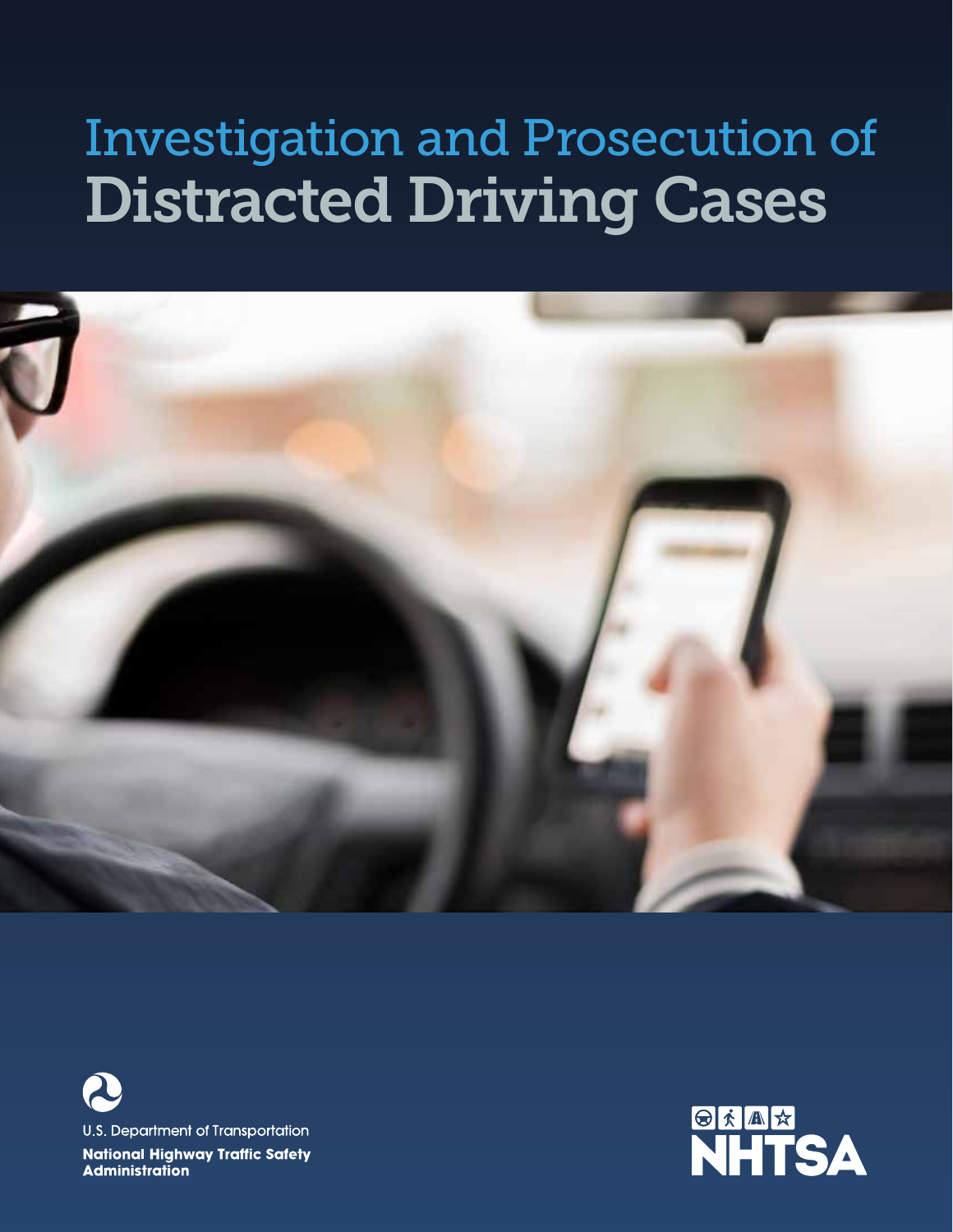#### **Disclaimer**

This publication was developed in part with funding from the National Highway Traffic Safety Administration of the U.S. Department of Transportation and is distributed by the NHTSA in the interest of information exchange. The opinions, findings, and conclusions expressed in this publication are those of the authors and not necessarily those of NHTSA or DOT. The United States Government assumes no liability for its content or use thereof. If trade or manufacturers' names or products are mentioned, it is because they are considered essential to the object of the publication and should not be construed as an endorsement. The United States Government does not endorse products or manufacturers.

This publication is intended to provide a general overview of the investigation and prosecution of distracted driving cases. While some sections of this publication address issues that are inherently legal, this publication is not intended to provide legal advice. Therefore, it is important to seek out legal advice from a licensed attorney on specific issues or questions the reader may have.

Suggested APA Format Citation:

National Traffic Law Center. (2017, May). *Investigation and prosecution of distracted driving cases* (Report No. DOT HS 812 407). Washington, DC: National Highway Traffic Safety Administration.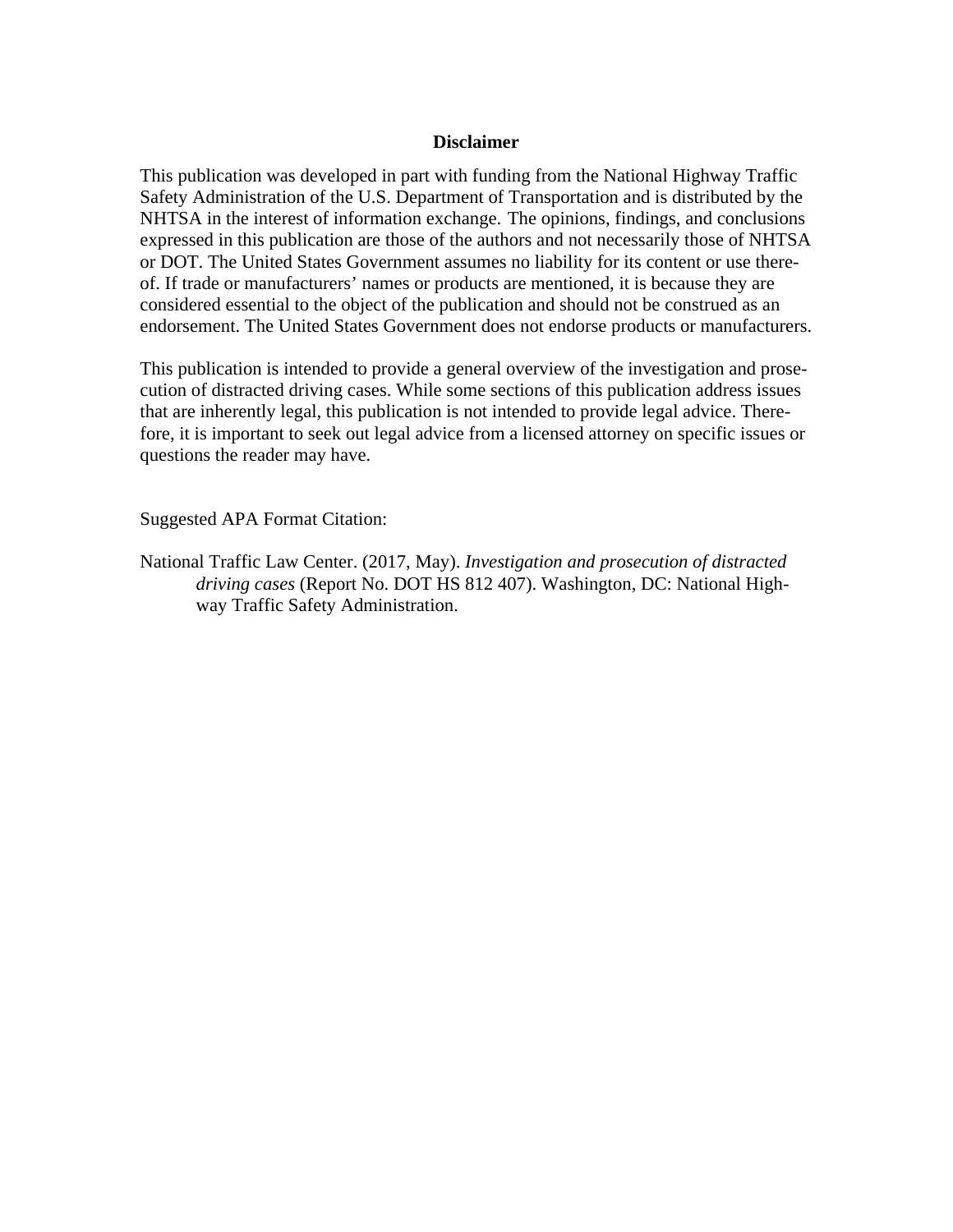## Technical Report Documentation Page

| 1. Report No.<br><b>DOT HS 812 407</b>                                                                                                                                                                                                                                                                                                                                                                                                                                                                                                                                                                                                                                                                | 2. Government Accession No. |                                                                                                                                      | 3. Recipient's Catalog No.               |  |
|-------------------------------------------------------------------------------------------------------------------------------------------------------------------------------------------------------------------------------------------------------------------------------------------------------------------------------------------------------------------------------------------------------------------------------------------------------------------------------------------------------------------------------------------------------------------------------------------------------------------------------------------------------------------------------------------------------|-----------------------------|--------------------------------------------------------------------------------------------------------------------------------------|------------------------------------------|--|
| 4. Title and Subtitle<br>Investigation and Prosecution of Distracted Driving Cases                                                                                                                                                                                                                                                                                                                                                                                                                                                                                                                                                                                                                    |                             |                                                                                                                                      | 5. Report Date<br>May 2017               |  |
|                                                                                                                                                                                                                                                                                                                                                                                                                                                                                                                                                                                                                                                                                                       |                             |                                                                                                                                      | 6. Performing Organization<br>Code       |  |
| 7. Author                                                                                                                                                                                                                                                                                                                                                                                                                                                                                                                                                                                                                                                                                             |                             |                                                                                                                                      | 8. Performing Organization<br>Report No. |  |
| <b>National Traffic Law Center</b>                                                                                                                                                                                                                                                                                                                                                                                                                                                                                                                                                                                                                                                                    |                             |                                                                                                                                      |                                          |  |
| 9. Performing Organization Name and Address<br><b>National Traffic Law Center</b><br>1400 Crystal Drive, Suite 330<br>Arlington, VA 22202                                                                                                                                                                                                                                                                                                                                                                                                                                                                                                                                                             |                             |                                                                                                                                      | 10. Work Unit No. (TRAIS)                |  |
|                                                                                                                                                                                                                                                                                                                                                                                                                                                                                                                                                                                                                                                                                                       |                             |                                                                                                                                      | 11. Contract or Grant No.                |  |
| 12. Sponsoring Agency Name and Address                                                                                                                                                                                                                                                                                                                                                                                                                                                                                                                                                                                                                                                                |                             |                                                                                                                                      | 13. Type of Report and Period<br>Covered |  |
| National Highway Traffic Safety Administration<br>Office of Impaired Driving and Occupant Protection                                                                                                                                                                                                                                                                                                                                                                                                                                                                                                                                                                                                  |                             |                                                                                                                                      | Monograph                                |  |
| 1200 New Jersey Avenue SE.<br>Washington, DC 20590                                                                                                                                                                                                                                                                                                                                                                                                                                                                                                                                                                                                                                                    |                             |                                                                                                                                      | 14. Sponsoring Agency Code               |  |
| 16. Abstract<br>The National Highway Traffic Safety Administration and the National Traffic Law<br>Center brought together traffic safety experts to develop a monograph on<br>prosecuting distracted driving cases for use by prosecutors and law enforcement.<br>The team was comprised of prosecutors and law enforcement professionals from<br>around the country with significant backgrounds in distracted driving<br>enforcement, prosecution, and program management.<br>This monograph provides guidance to assist State and local attorneys, other<br>members of the judiciary, and law enforcement in prosecuting distracted driving<br>cases that involve serious injuries or fatalities. |                             |                                                                                                                                      |                                          |  |
| 17. Key Words<br>Distraction, distracted driving, prosecutor,<br>law enforcement                                                                                                                                                                                                                                                                                                                                                                                                                                                                                                                                                                                                                      |                             | 18. Distribution Statement<br>Document is available to the public from the<br>National Technical Information Service<br>www.ntis.gov |                                          |  |
| 19. Security Classif. (of this report)<br>Unclassified                                                                                                                                                                                                                                                                                                                                                                                                                                                                                                                                                                                                                                                |                             | 20. Security Classif. (of this page)                                                                                                 | 21. No. of Pages<br>22<br>30             |  |

Form DOT F 1700.7 (8-72) Reproduction of completed page authorized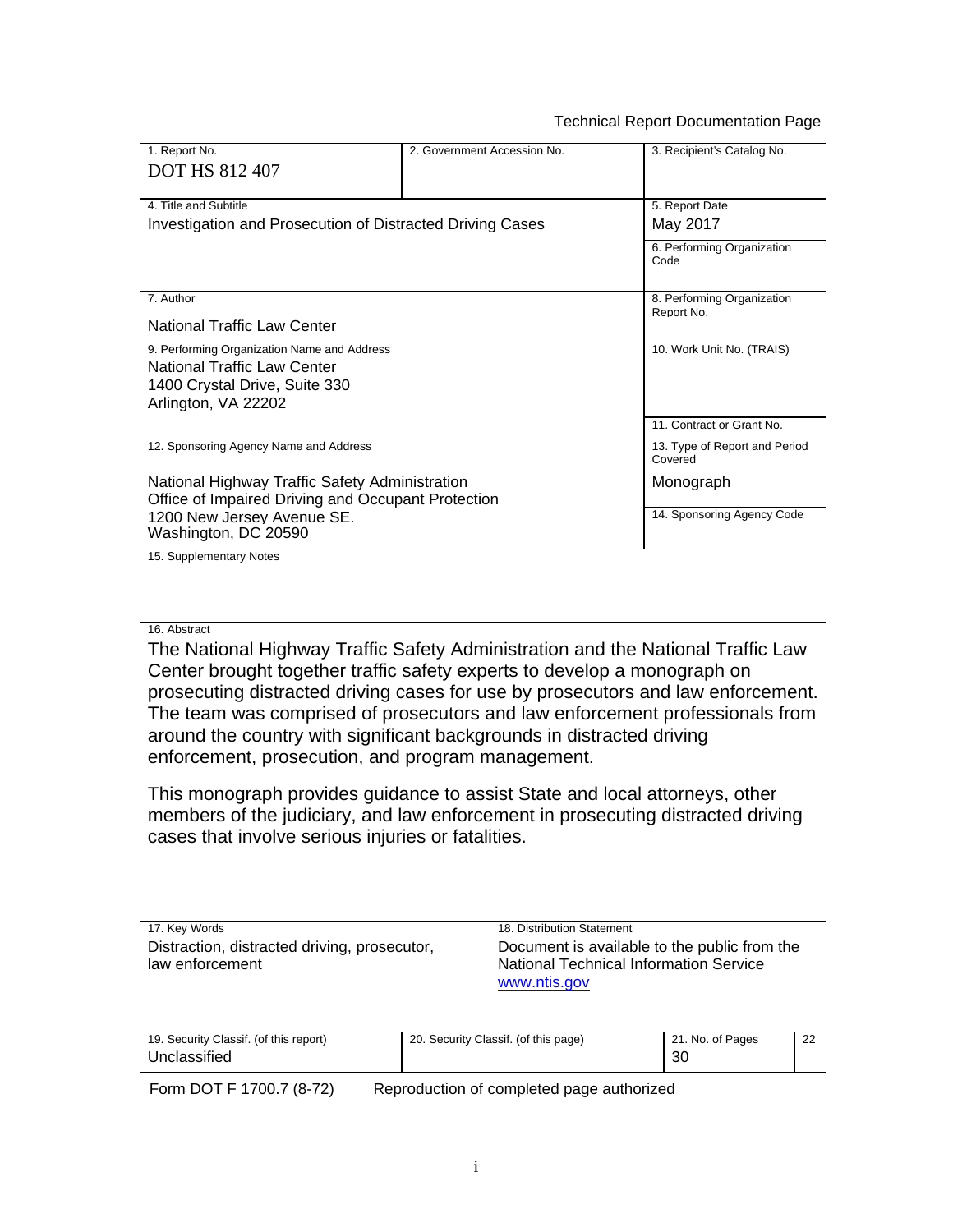#### **Acknowledgments**

<span id="page-3-0"></span>The National Highway Traffic Safety Administration gratefully acknowledges the assistance and efforts of the individual traffic safety experts brought together as a team to draft this monograph for use by prosecutors and law enforcement. The team was comprised of prosecutors and law enforcement professionals from around the country with significant backgrounds in distracted driving enforcement, prosecution, and program management.

Team:

Joanne E. Thomka, National Attorneys General Training and Research Institute Program Counsel, National Association of Attorneys General, Washington, DC

Jonlee S. Anderle, Impaired Driving Program Manager, Wyoming DOT Highway Safety Office, Laramie, Wyoming

Amy J. Freedheim, Senior Deputy Prosecuting Attorney, King County Prosecuting Attorney's Office, Seattle, Washington

Tara Jenswold, Traffic Safety Resource Prosecutor and Assistant Attorney General, Wisconsin Department of Justice, Madison, Wisconsin

William J. Melkonian, Director of Training and Supervisor, Motor Vehicle Offense Prosecutions, Essex District Attorney's Office, Salem, Massachusetts

Lt. Stephen J. Walsh, Station Commander, Massachusetts State Police, Andover, **Massachusetts** 

Staff of the National Traffic Law Center, National District Attorneys Association, Alexandria, Virginia

NHTSA Project Facilitators:

Alexandra M. Holliday, Program Analyst, Occupant Protection Division, National Highway Traffic Safety Administration, Washington, DC

Todd Hoose, Highway Safety Specialist, Impaired Driving Division, National Highway Traffic Safety Administration, Washington, DC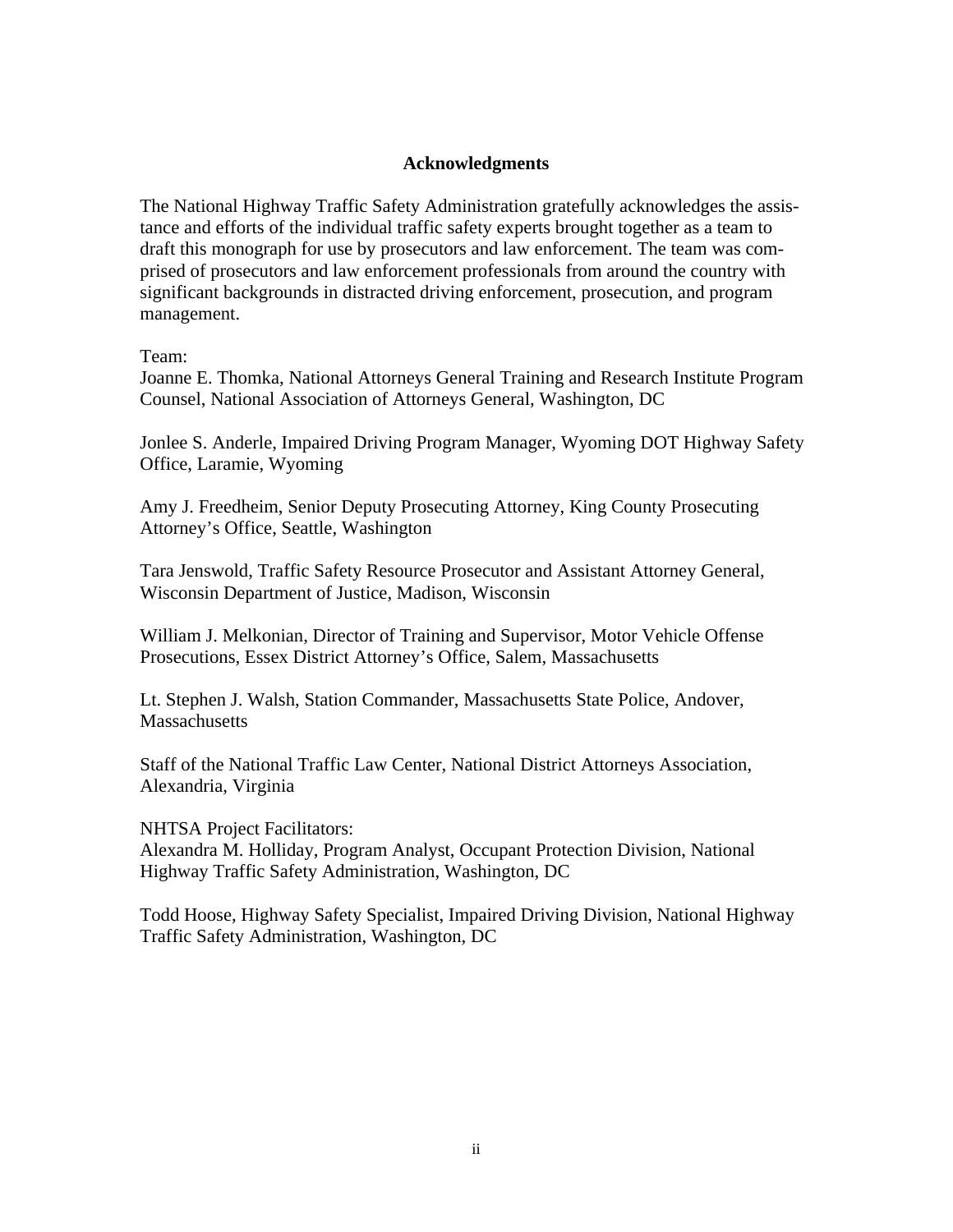## **Contents**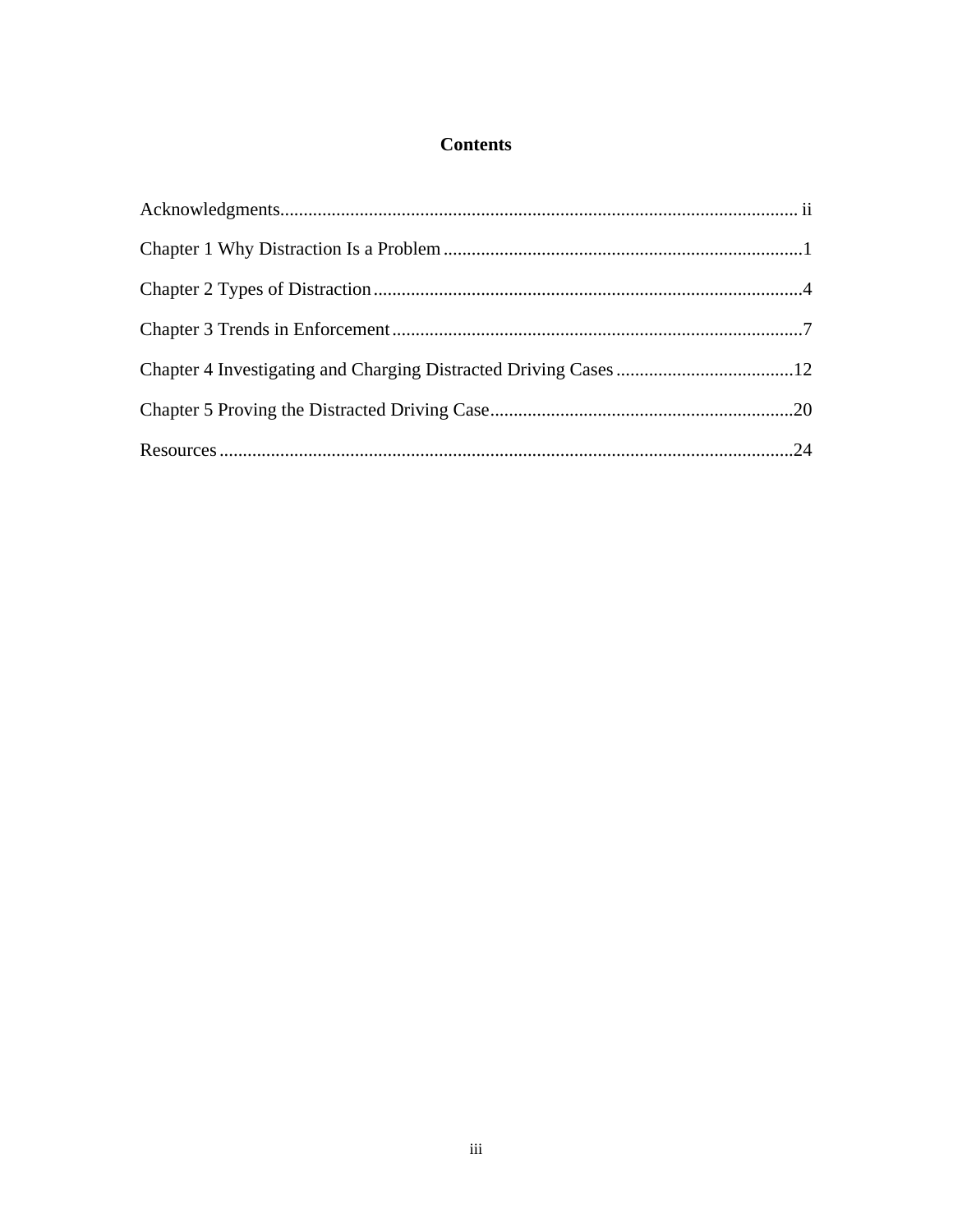#### **Chapter One—Why Distraction Is a Problem**

<span id="page-5-0"></span>Drivers must engage in several primary or necessary tasks to safely operate motor vehicles. However, drivers often engage in many secondary or unnecessary tasks that can pre-sent significant distractions to their ability to safely operate vehicles.<sup>[1](#page-5-1)</sup> Reaching for an object and dialing a phone, for example, create greater distractions from necessary tasks, and therefore greater crash risk, than eating or talking to a passenger.<sup>[2](#page-5-2)</sup> Those unnecessary tasks also pose greater crash risks than simply drinking or smoking.<sup>[3](#page-5-3)</sup> None of these tasks or behaviors are necessary to operate a motor vehicle but rather are done out of habit or convenience.

Reportedly, nearly one-third of all U.S. drivers 18 to 64 years old read or send text or email messages while driving.<sup>[4](#page-5-4)</sup> Reading or sending text or email messages while driving and other distracted driving behaviors lead to more than 420,000 injuries and more than 3,100 deaths every year in the United States.<sup>[5](#page-5-5)</sup> Simply knowing the risks of distracted driving has not yet translated into reducing the behavior.<sup>[6](#page-5-6)</sup>

Distracted driving is commonly defined as "when a driver's attention is diverted away from driving by a secondary task that requires focusing on an object, event, or person not related to the driving task."<sup>[7](#page-5-7)</sup> All distractions compromise a driver's ability to some extent and threaten the safety of that driver, other drivers, passengers, and pedestrians in the vicinity. Every time a driver adjusts a radio, tends to an irritable child, adjusts air conditioning or heating, applies make up, shaves, talks to passengers, eats, or reads a map (paper or electronic), the driver is engaging in a distracting task or activity. When drivers think about things other than driving, for example an argument with a spouse/significant other or financial problems, they can become distracted from the task of driving.

It is a myth that all humans have the ability to multi-task.<sup>[8](#page-5-8)</sup> Most people actually engage in task switching. Our cognitive ability does not allow us to engage in more than one

```
tional Highway Traffic Safety Administration. Available at 
www.nhtsa.gov/DOT/NHTSA/NRD/Multimedia/PDFs/Crash%20Avoidance/Driver%20Distraction/810594.pdf
```
<span id="page-5-1"></span> 1 Stutts, J., Feaganes, J., Rodman, E., Hamlet, C., Meadows, T., Rinfurt, D., Gish, K., Mercadante, M., & Staplin, L. (2003). *Distractions in everyday driving.* Washington, DC: AAA Foundation for Traffic Safety; Klauer, S. G., Dingus, T. A., Neale, V. L., Sudweeks, J. D., & Ramsey, D. J. (2006). *The impact on driver attention on near crash/crash risk: An analysis using the 100-Car Naturalistic Driving Study data* (Report No. DOT HS 810 594). Washington, DC: Na-

<span id="page-5-2"></span> $2^2$  Klauer, Dingus, Neale, Sudweeks, & Ramsey (2006).

<sup>3</sup> Klauer, Dingus, Neale, Sudweeks, & Ramsey (2006).

<span id="page-5-4"></span><span id="page-5-3"></span><sup>4</sup> Centers for Disease Control and Prevention. Mobile Device Use While Driving – United States and Seven European Countries, 2011. *Morbidity and Mortality Weekly Report, March 15, 2013/62*(10); 177-182. 5

<span id="page-5-5"></span><sup>&</sup>lt;sup>5</sup> National Center for Statistics and Analysis. (2016, April). Distracted driving 2014 (Traffic Safety Facts Research Note. Report No. DOT HS 812 260). Washington, DC: National Highway Traffic Safety Administration. Available at https://crashstats.nhtsa.dot.gov/Api/Public/ViewPublication/812260

<span id="page-5-6"></span><sup>6</sup> Atchley, P., Hadlock, C., & Lane, S. (2012). Stuck in the 70s: The role of social norms in distracted driving, *Accident Analysis & Prevention, 40*, 279-284. 7

<span id="page-5-7"></span>Ranney, T. A. (2008). *Driver distraction: A review of the current state-of-knowledge* (Report No. DOT HS 810 787). Washington, DC: National Highway Traffic Safety Administration. Available at

https://pdfs.semanticscholar.org/0b43/68899ff974a8167b888ffed49f80270a43b3.pdf

<span id="page-5-8"></span><sup>8</sup> Kahneman, D. (1973). *Attention and effort*. Upper Saddle River, NJ: Prentice-Hall.; Smiley, A. (2005). *What is distraction?* International Conference on Distracted Driving, Toronto, Canada, October 2-5, 2005.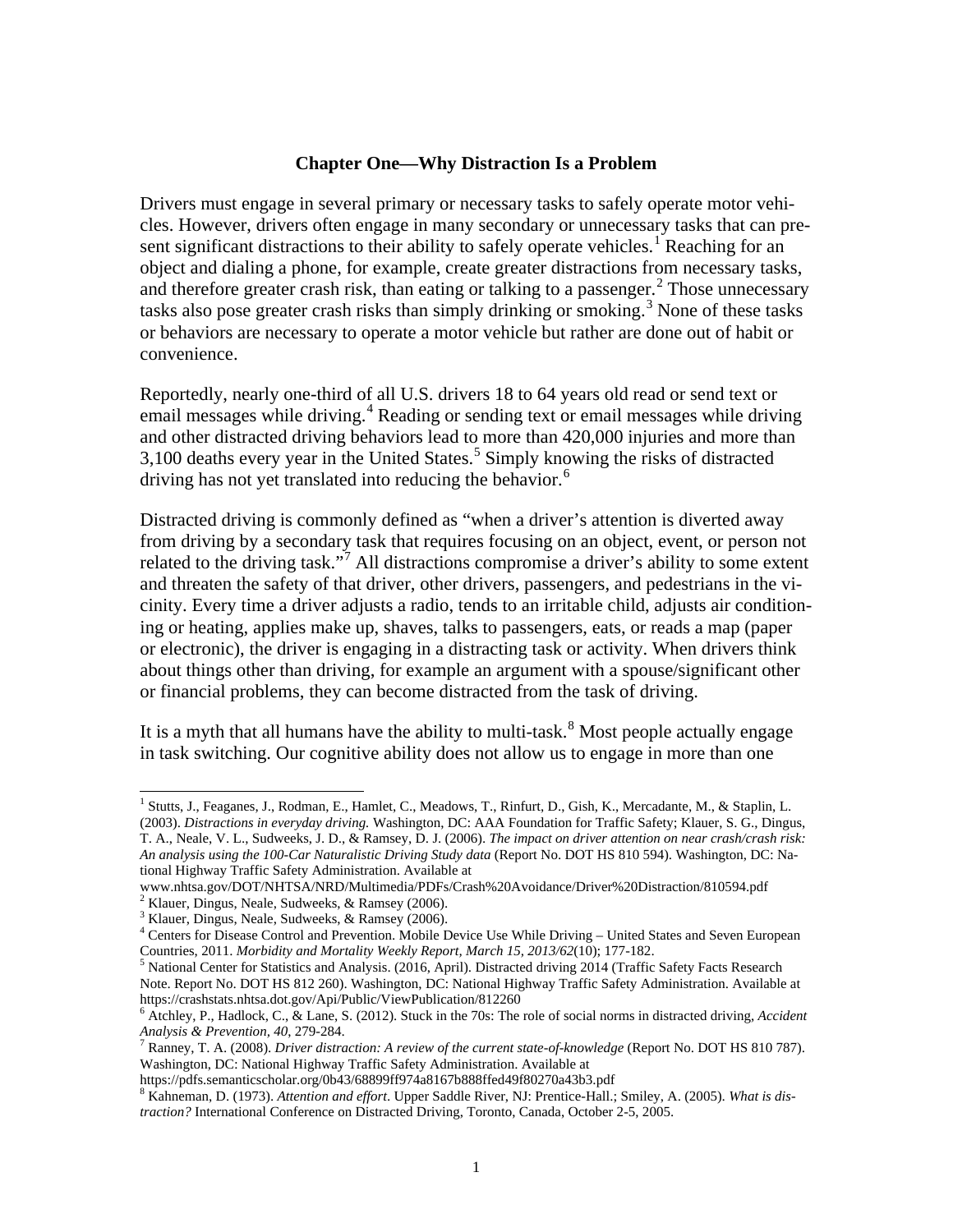conscious task simultaneously. As people add additional tasks or the tasks become more complex, switching takes longer and people can experience mental overload. Based on extensive research, many psychologists have concluded that when people switch between tasks, productivity is reduced.<sup>[9](#page-6-0)</sup> Being able to subtly switch tasks is helpful in many cir-cumstances but it can conflict with safety when operating a motor vehicle.<sup>[10](#page-6-1)</sup>

A car traveling at 55 miles per hour covers more than 80 feet every second. Sending or reading a text message can take the driver's eyes off the road for an average of 4.6 seconds. Sending or reading a text message while driving a vehicle at 55 miles per hour means, therefore, that the vehicle will travel the length of a football field without any vis-ual guidance.<sup>[11](#page-6-2)</sup>

Even when a driver appears to be "looking," he may not be "seeing." As a driver focuses his attention on a task other than driving, he begins to suffer from "inattentional blindness." Unrelated to any visual problems, inattentional blindness means that a person fails to notice something fully visible because his attention is focused on a task other than driving. For example, a driver conversing on a cellphone may fail to see many of the visual cues around him. [12](#page-6-3)

The increased use of electronic devices by drivers has brought new awareness to the problem of distracted driving. Research continues to demonstrate the dangers of driving while using a cell phone and texting. Studies have shown the overall crash risk increases 3.6 times over model driving when a driver interacts with a handheld device.<sup>[13](#page-6-4)</sup> In 2014, there were 3,179 people killed and 431,000 injured in motor vehicle crashes involving distracted drivers.<sup>[14](#page-6-5)</sup> For every incident, law enforcement investigated the cause of the crash and prosecutors determined whether any driving behavior that contributed to the crash warranted an infraction, a misdemeanor, or a felony. Absent drug or alcohol impairment, mechanical failure, or obvious recklessness, determining what a driver did or failed to do that caused the crash can be challenging.

What can law enforcement do to better identify and collect evidence of distracted driving? Were there witnesses to the driver's pre-collision behavior? Is there evidence that the driver knew or should have known of the dangers of the particular distraction? Can we preserve evidence of the distraction? Can we prove the driver's actions in court and

<span id="page-6-0"></span><sup>&</sup>lt;sup>9</sup> A small segment of the population, 2.5 percent, is made up of "supertaskers" with the ability to dual-task without an apparent degradation in performance. Medeiros-Ward, N., Watson, J. M., & Strayer, D. L. (2014). On supertaskers and<br>the neural basis of efficient multitasking. *Psychonomic Bulletin & Review*, 22(3), 876-883.

<span id="page-6-1"></span><sup>&</sup>lt;sup>10</sup> American Psychological Association. (2006, March 20). *Multitasking: Switching costs*. (Web page). Washington, DC: Author. Available at http://www.apa.org/research/action/multitask.aspx; Rubinstein, J. S., Meyer, D. E., & Evans, J. E. (2001). Executive Control of Cognitive Processes in Task Switching, *Journal of Experimental Psychology: Hu-*

*man Perception and Performance; 27*(4): 763-797. <sup>11</sup> Olson, R. L., Hanowski, R. J., Hickman, J. S., & Bocanegra, J. (2009). *Driver Distraction in Commercial Vehicle* 

<span id="page-6-3"></span><span id="page-6-2"></span>Operations. (Report No. FMCSA-RRR-09-042). Washington, DC: Federal Motor Carrier Safety Administration.<br><sup>12</sup> Simons, D. J., & Chabris, C. F. (1999). Gorillas in our midst: Sustained inattentional blindness for dynamic even

<span id="page-6-4"></span><sup>&</sup>lt;sup>13</sup> Dingus, T. A., Guo, F., Lee, S., Antin, J. F., Perez, M., Buchanan-King, M., & Hankey, J. (2016). *Driver crash risk factors and prevalence evaluation using naturalistic driving data*." W. J. Horrey, Ed. Proceedings of the National Academy of Sciences 113.10: 2636-641.

<span id="page-6-5"></span><sup>&</sup>lt;sup>14</sup> National Center for Statistics and Analysis. (2016, April). *Distracted driving 2014* (Traffic Safety Facts Research Note. Report No. DOT HS 812 260). Washington, DC: National Highway Traffic Safety Administration.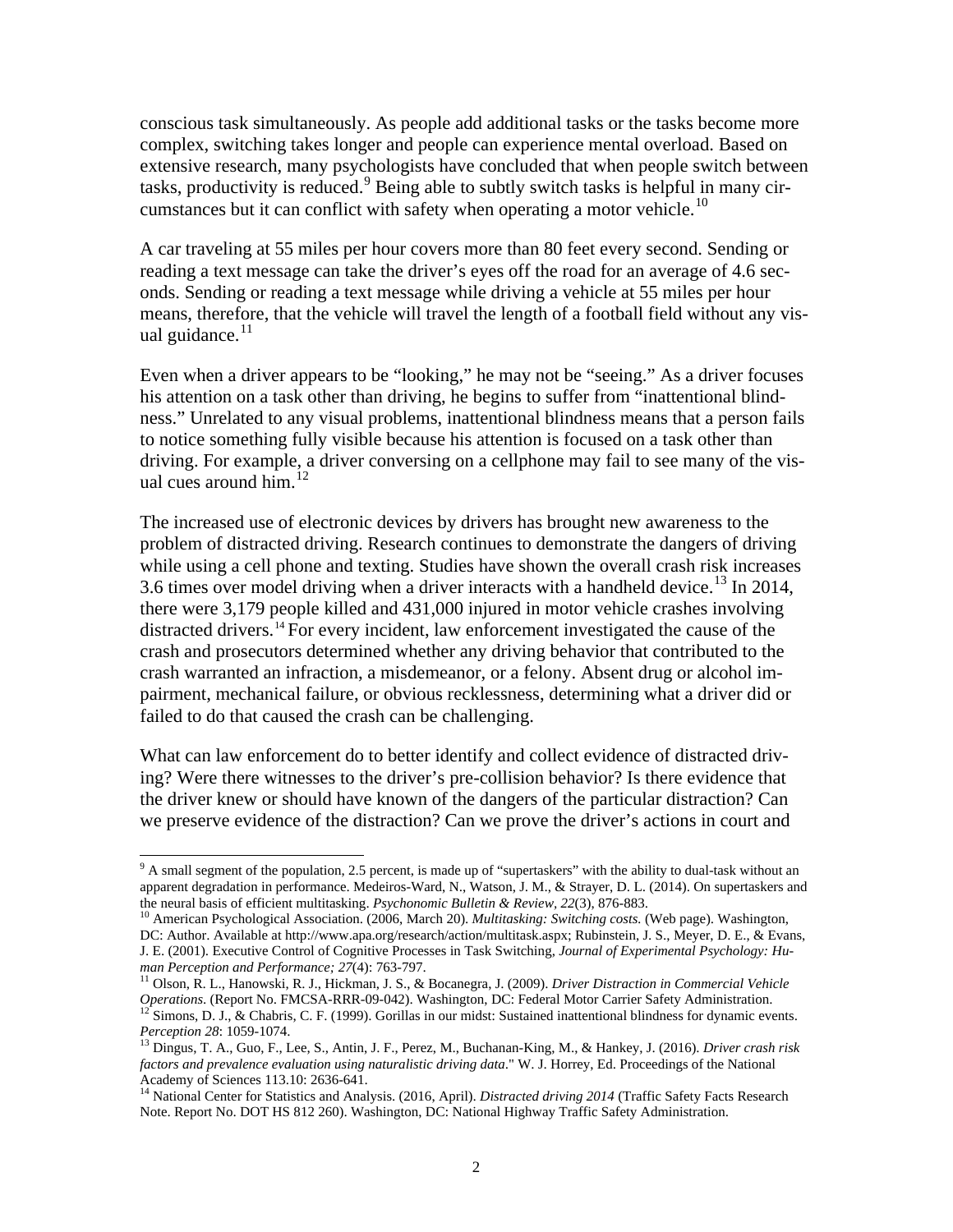can we demonstrate to the jury the unreasonableness of this action? What exhibits are useful? What experts should be sought? Prosecutors may also need to submit a preservation letter to a phone company and should become familiar with what information is available from cell towers, cell phone providers, and from the phone itself. Additionally, prosecutors should consider if there are better ways to educate our jurors, our judges, and our legislators about the dangers of distracted driving.

Drivers have a legal obligation to obey the rules of the road and to operate their vehicles in a reasonable manner. This means driving a safe speed, maintaining control, exercising awareness, observing traffic signals, using directional signals and headlights, and avoiding unnecessary distractions. When drivers engage in distracting behavior, they violate that obligation to safely operate their vehicles in a reasonable and responsible manner. Crash risks increase significantly when drivers are distracted.<sup>[15](#page-7-0)</sup> Failure of this obligation can result in a traffic citation or summons for a driver. More importantly, it may tragically result in an injury or fatality for the driver, a passenger, a bystander, or an occupant of another vehicle. This can result in significant criminal and civil implications for the driver and negatively affects public safety.

To prove that a driver crashed due to being inattentive requires finding out what activities the driver was doing in the car, preserving proof of those activities through witnesses and forensics, demonstrating that the choice to engage in the activity put lives in danger, and determining what consequences resulted from that choice. At least 16 percent of all motor vehicle traffic crashes, as reported to law enforcement in 2014, were crashes caused by distraction.<sup>[16](#page-7-1)</sup> Every prosecutor and law enforcement officer must therefore be prepared to investigate and prosecute distracted driving incidents. A State may have specific laws against the use of a cell phone or texting while driving. However, laws targeting distraction may also be for any electronic devices. Those laws prohibit devices that can access the Internet or send an electronic message in the vehicle. Therefore, when making a stop and investigating distracted driving, law enforcement officers should recover cell phones, tablets, laptops, video streaming devices, and in-vehicle entertainment systems using current State law and guidance to obtain evidence.

<span id="page-7-0"></span><sup>15</sup> Klauer, S., Guo, F., Simons-Morton, B.G., Ouimet, M.C., Lee, S.E., & Dingus, T.A. (2014). Distracted driving and risk of road crashes among novice and experienced drivers. *New England Journal of Medicine*; 370:54-59. DOI: 10.1056/NEJMsa1204142

<span id="page-7-1"></span><sup>&</sup>lt;sup>16</sup> NCSA, 2016.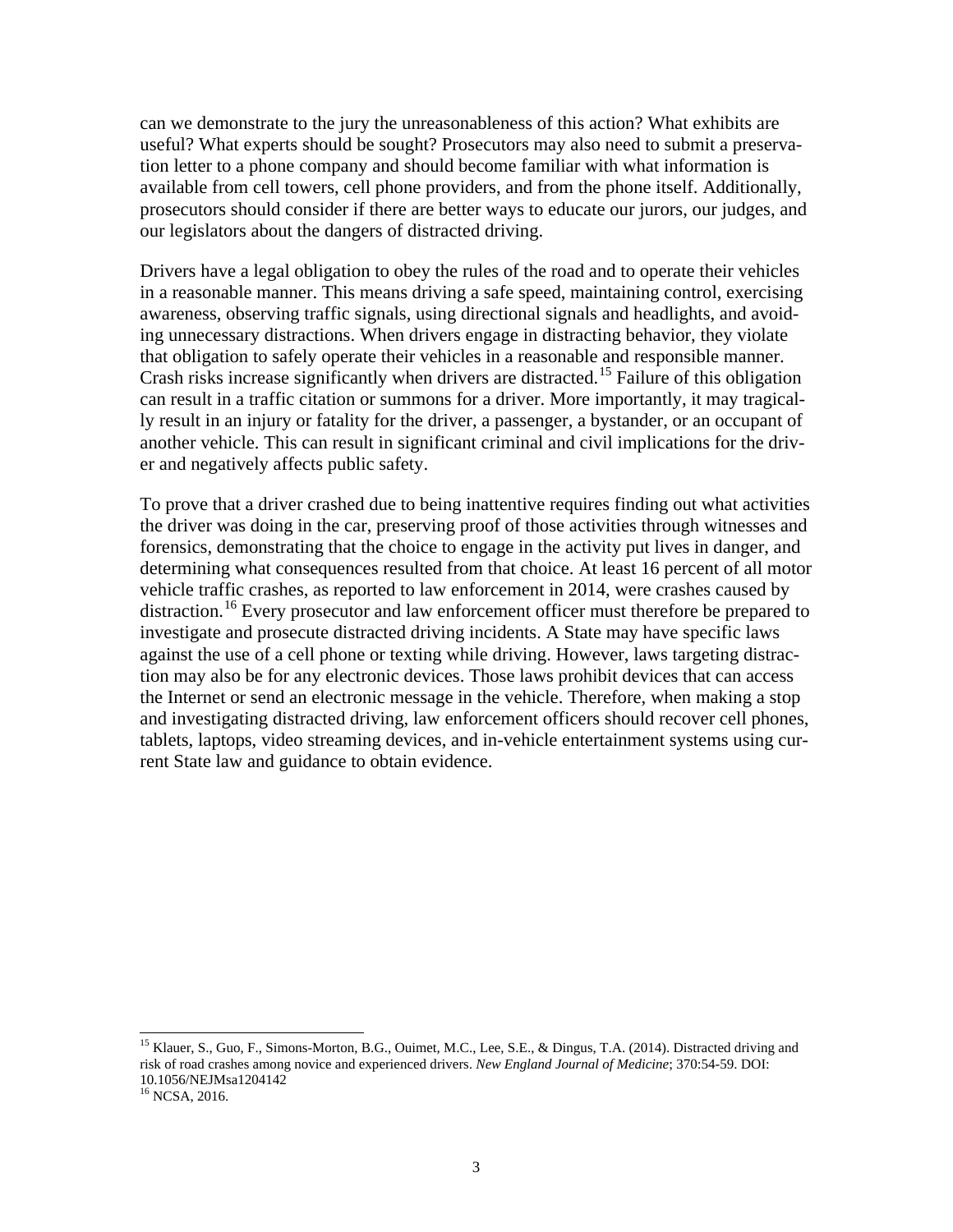#### **Chapter Two—Types of Distractions**

<span id="page-8-0"></span>Most activities that dangerously distract drivers involve more than one type of distraction. This danger applies to the use of all electronic devices, not just cell phones. Other examples of electronic devices include: tablets, laptops, video streaming devices, in-vehicle entertainment systems, GPS units, DVD players, radar detectors, etc. For simplicity, this chapter often uses the term "cell phone," but the reader should recognize that distractions include other electronic devices as well. Utilization of a cell phone may be the most common distraction. Texting, for example, requires the driver to manipulate the device, look at the device, and focus attention on the text conversation. However, research suggests that eliminating visual or manual distraction does not necessarily improve driver performance when that driver continues to be cognitively distracted. For instance, voice-based systems do not appear to improve driver performance and some, such as speech-to-text systems, may cause greater distraction.<sup>17</sup> Initial research found no apparent difference between hands-free or hand-held phone use in driver distraction.<sup>[18](#page-8-2)</sup>

The term "distracted driving" can be used to describe a wide variety of driver behaviors. These behaviors may be a result of external or internal distractions, including visual, manual, or cognitive.<sup>19</sup> In general, NHTSA primarily uses distracted driving to mean "the inattention that occurs when drivers divert their attention away from the driving task to focus on another activity."[20](#page-8-4) This may be due to conversing with a passenger, dialing or hanging up a cell phone, having a phone conversation, or even adjusting the radio or other vehicle controls. A driver may also lose focus on driving due to engaging in other cognitive activities, such as being lost in thought or thinking about personal or financial problems. In addition, some crash-associated factors such as driver age and gender, roadway traffic, and environmental conditions may influence a driver's likelihood of distracted driving.

#### **External and Internal Distractions**

 $\overline{a}$ 

Drivers often perform tasks or activities while driving that interfere with their ability to safely drive. These activities are often due to some type of distraction that diverts the driver's attention from the primary task of driving. These distractions can be separated into two distinct causes—external distractions and internal distractions.

Drivers can often be distracted by external sources of distraction, such as objects and events outside the vehicle. Some of these objects and events include crash scenes,

<span id="page-8-1"></span><sup>17</sup> Strayer, D. L., Cooper, J. M., Turrill, J., Coleman, J., Medeiros-Ward, N., & Biondi, F. (2013). *Measuring cognitive distraction in the automobile*. Washington, DC: AAA Foundation for Traffic Safety. <sup>18</sup> Strayer, D. L., & Drews, F. A. (2007). *Multitasking in the automobile.* In A. Kramer, D. Wiegmann, & A. Kirlik

<span id="page-8-2"></span><sup>(</sup>Eds.), Applied attention: From theory to practice. Bethesda, MD: Oxford University Press, *but see also* Fitch, G. A., Soccolich, S. A., Guo, F., McClafferty, J., Fang, Y., Olson, R.L., … & Dingus, T. A. (2013). *The impact of hand-held and hands-free cellphone use on driving performance and safety-critical event risk*. (Report No. DOT HS 811 757). Washington, DC: National Highway Traffic Safety Administration.

<span id="page-8-3"></span><sup>&</sup>lt;sup>19</sup> Ranney, T. A. (2008). *Driver distraction: A review of the current state-of-knowledge*. (Report DOT HS 810 787). Washington, DC: National Highway Traffic Safety Administration.

<span id="page-8-4"></span><sup>20</sup> National Highway Traffic Safety Administration. (2010, April). *Overview of the National Highway Traffic Safety Administration's driver distraction program* (Report No. DOT HS 811 299). Washington, DC: Author. Available at www.nhtsa.gov/staticfiles/nti/distracted\_driving/pdf/811299.pdf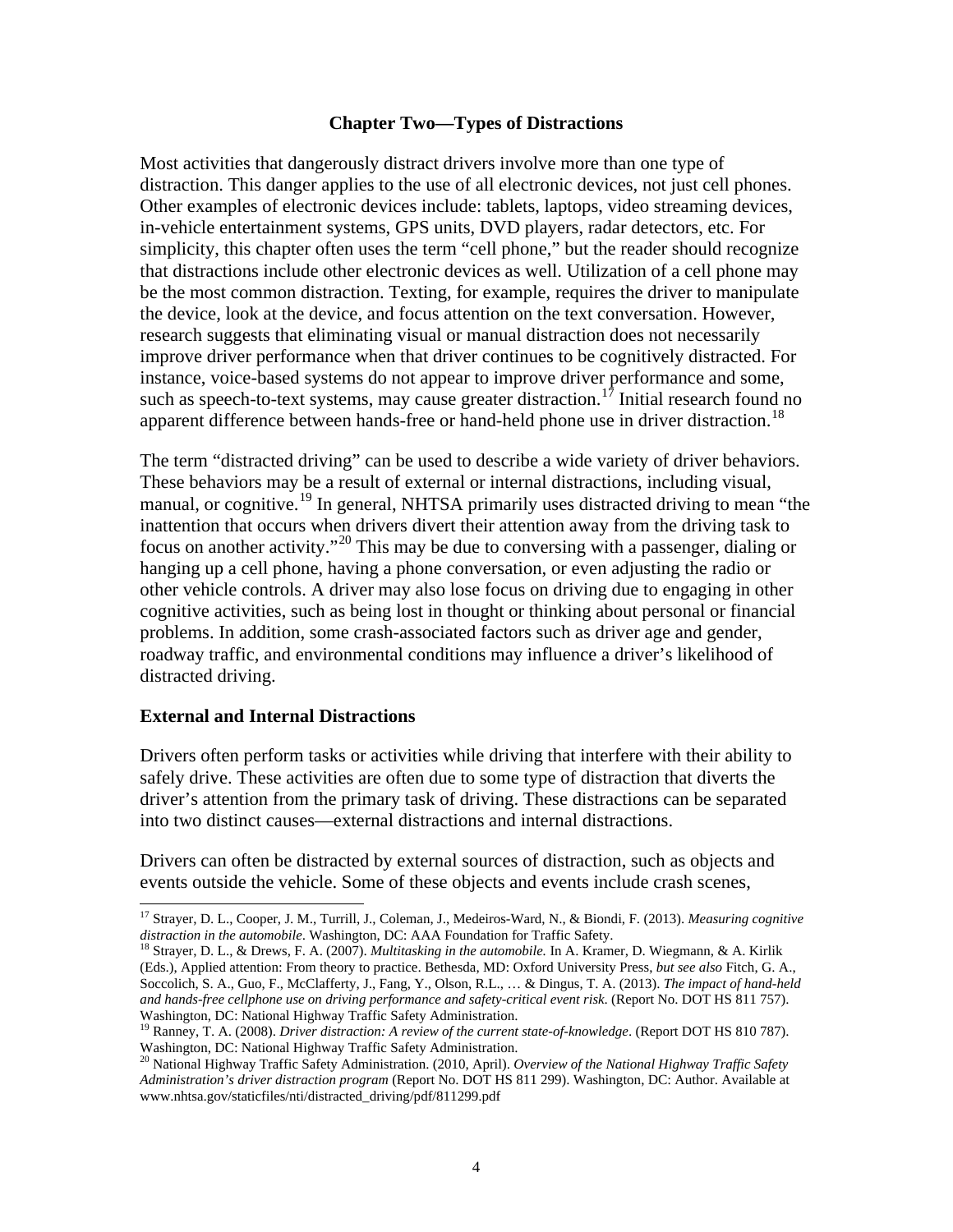billboards, pedestrians, bicyclists, other motorists, emergency vehicles, and even animals crossing the path of travel. Due to these distractions, a driver may be tempted to avert his attention from the roadway. Even a momentary glance away from the roadway can have potentially damaging consequences.

Internal sources of distraction can also dramatically compromise the driver's ability to safely drive the vehicle. There are a number of potential internal sources of distraction. For example, a driver may be distracted by movements or actions initiated by others when a driver has other occupants in the vehicle. When using a cellular telephone, a driver may be distracted when adjusting the phone controls or attempting to retrieve text or voice messages from the phone. Even if a driver is using hands-free technology, the potential for distraction is ever present when using a cellular telephone. The driver may also be distracted as a result of adjusting sound or other vehicle controls including heat, air conditioning, mirrors, or other vehicle settings. A driver may be distracted when attempting to retrieve an object from the consul, seat, or floor of the vehicle. Eating, drinking, smoking, applying makeup, and shaving also represent internal sources of distraction. Finally, conversing with another occupant in the vehicle or on the phone can contribute to distraction of the driver.

## **Visual Distractions**

Visual distraction occurs when a driver looks at anything other than the road ahead.<sup>[21](#page-9-0)</sup> A driver who checks his child's seat belt while driving is visually distracted. Electronic devices for the car, such as GPS devices and portable entertainment systems, also distract drivers. Visual distractions can come from sources inside or outside the vehicle.

## **Manual Distractions**

Manual distraction occurs when a driver takes one or both hands off the wheel for any reason.<sup>[22](#page-9-1)</sup> Some common examples of manual distraction include eating and drinking in the car, adjusting the GPS, audio controls, climate controls, or trying to retrieve an object from a purse or wallet. Even seemingly simple activities such as adjusting rearview mirrors or seats also provide a manual distraction. Smoking also represents a source of manual distraction, including lighting a cigarette and disposing of the ashes, either into the car's ashtray or outside the vehicle through the window.

## **Cognitive Distractions**

Cognitive distraction occurs when a driver's mind isn't focused on driving.<sup>[23](#page-9-2)</sup> Cognitive distractions can be as dangerous for the driver as visual or manual distractions. There are a variety of non-driving, cognitive activities that, either separately or collectively, may pose a distraction to a driver. Personal problems, including work-related issues or interpersonal relationship or family problems are a significant distraction from the cognitive responsibilities of driving. Financial problems involving bills, debt, credit

<span id="page-9-0"></span> <sup>21</sup> Distracted Driving. Retrieved October 2, 2015, from

*[www.cdc.gov/motorvehiclesafety/Distracted\\_Driving/index.html](http://www.cdc.gov/motorvehiclesafety/Distracted_Driving/index.html)*. <sup>22</sup> Ibid. <sup>23</sup> Ibid.

<span id="page-9-2"></span><span id="page-9-1"></span>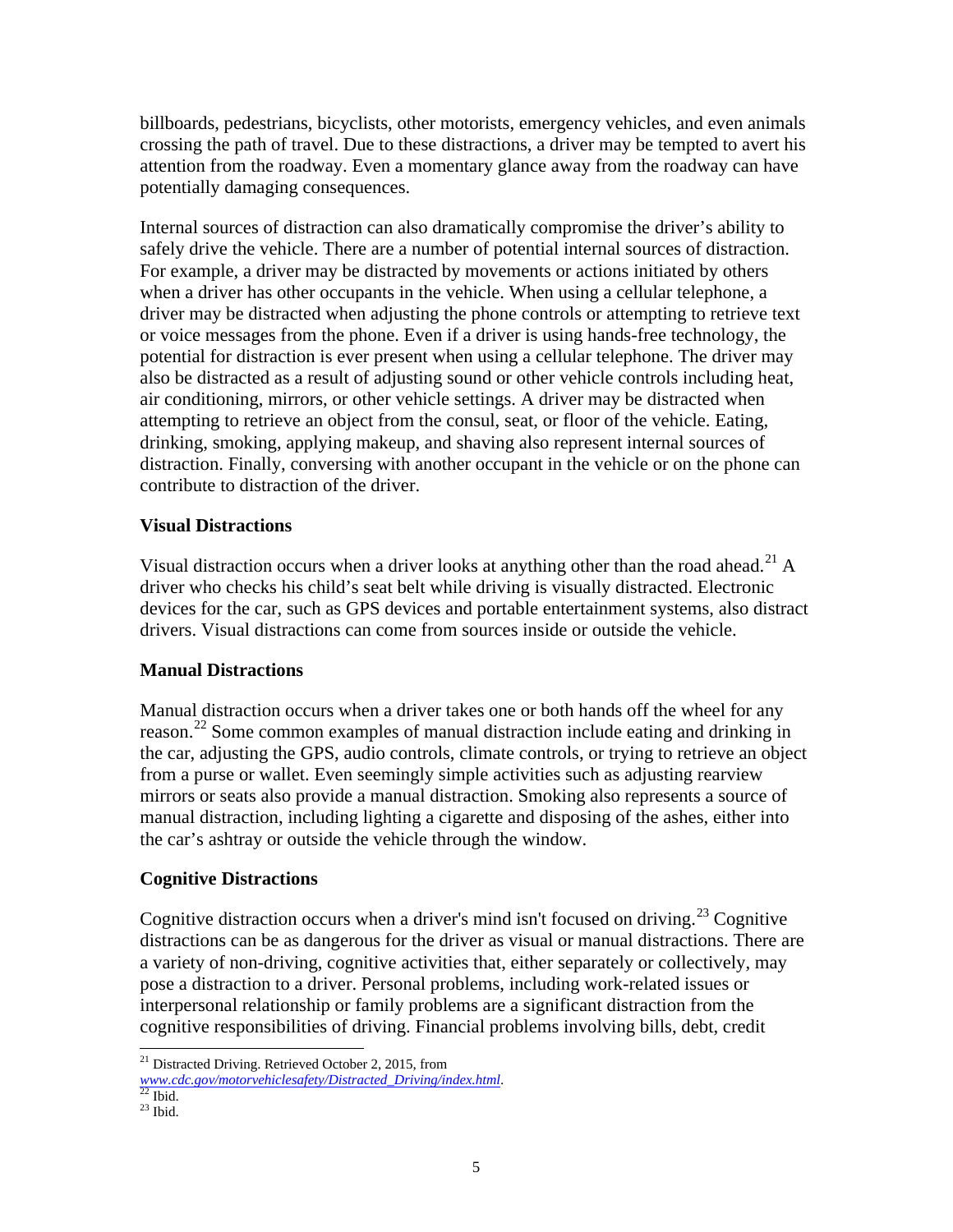cards, or even financial problems with friends or other family members may also pose a cognitive distraction. Thoughts about upcoming events or daydreaming also represent cognitive distractions. Even audio distraction is a form of cognitive distraction.<sup>[24](#page-10-0)</sup> A driver listening to his favorite radio station is at risk as the audio distraction can take the driver's focus away from his driving responsibility and ability to pay attention to his surroundings.

#### **Combination Distractions**

Some actions, such as eating, drinking, or using a cell phone clearly establish a purposeful distraction. Specific to cell phone usage, talking, listening, dialing, or texting all represent purposeful distractions. Some distractions are a result of sources incidental to driving. For example, manipulating the windshield wiper controls is an occasional necessity to safely operate the vehicle and represents an incidental distraction to the driving task. Similarly, adjusting the headlights or cruise control also represent an incidental distraction. Some distractions that interfere with a driver's ability to safely drive a vehicle, however, may be from uncontrollable sources. For example, an animal that crosses the roadway or an insect that flies into the vehicle are beyond the control of the driver. Thus, it is important for investigators and prosecutors to determine not only the potential source of distraction to the driver but also the mindset of the driver when distracted.

With respect to cell phone usage, sending text messages while driving is one of the most dangerous distractions possible. This represents an overlap of distraction within the visual, manual, and cognitive areas. The visual distraction is a result of the driver staring at the cell phone rather than at the road, the manual distraction is a result of the driver manipulating the texting function of the cell phone, while the cognitive distraction is a result of the focus of attention in reading and composing a text response to messages. In addition, other activities listed can cross over more than one general form of distraction. When an activity in one of these three general areas distract a driver, it is dangerous. When an activity crosses into two or three of these domains, it is especially dangerous.<sup>[25](#page-10-1)</sup>

## **Conclusion**

Drivers must engage in several primary or necessary tasks to safely operate motor vehicles. Drivers often engage in many secondary or unnecessary tasks, however, that can present significant distractions to their ability to safely operate vehicles. Whether the distraction occurs inside the vehicle or out, or requires a driver's hands, eyes, or mind, it detracts from the focus necessary to safely operate the vehicle.

<span id="page-10-0"></span> $^{24}$  Dalton, B. H., & Behm, D. G. (2007). Effects of noise and music on human and task performance: A systematic review. *Occupational Ergonomics; 7*(3), 143–152. <sup>25</sup> Distracted Driving, 2015.

<span id="page-10-1"></span>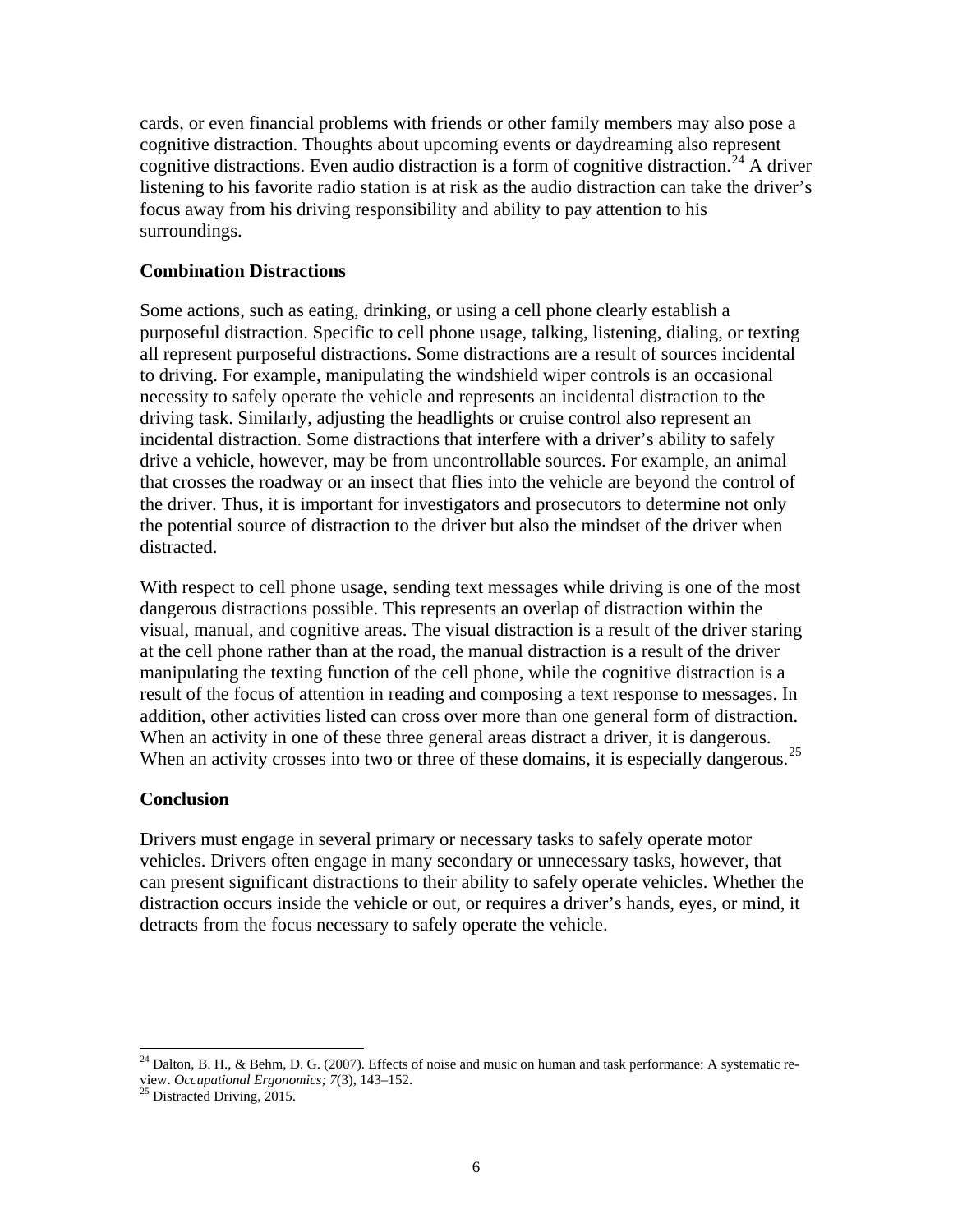## **Chapter Three—Trends in Enforcement**

#### <span id="page-11-0"></span>**Jurisdictionally Specific Laws**

To effectively enforce distracted driving statutes, law enforcement officers must first be familiar with the laws in their jurisdiction. While all States put a legal responsibility on drivers to operate in a safe manner, distracted driving laws vary across the United States in what they prohibit and how they can be enforced. Some States' laws prohibit drivers from talking on hand-held devices all together; some laws apply only to vehicles in motion whereas others also apply to drivers stopped in a travel lane. Laws focused specifically on electronic communication, or "texting," also vary in prohibited conduct. Some statutes prohibit particular behaviors, such as composing, viewing, or transmitting electronic communications, but do not outlaw other actions such as entering a phone number or entering GPS data.

#### **Federal Law**

Officers should also be familiar with Federal bans on cell phone use while operating commercial motor vehicles or transporting hazardous materials. Specifically, in 2010 and 2011 Federal law banned commercial truck drivers, bus drivers, and drivers transporting hazardous materials from using hand-held cell phones and messaging on electronic  $devices.<sup>26</sup>$  $devices.<sup>26</sup>$  $devices.<sup>26</sup>$ 

#### **Distracted Driving Indicators**

There are significant challenges to enforcing cell phone use and "texting" bans. The most obvious challenge is the difficulty in observing the elements of the offense. When enforcing most driving infractions, an officer first makes observations of the vehicle in motion and then stops the vehicle before making many observations of the driver. Alternatively, to prove the elements of the infraction, distracted driving enforcement requires a concentrated visual focus on the driver's actions *before* the stop is made. Specific and articulable observations are critical to establish the elements of a distracted driving violation.

There are two basic ways that an officer may be alerted to distracted driving infractions: by observing the driver's prohibited behavior, or by observing the vehicle in motion cues. Many of the vehicle in motion cues associated with impaired driving are consistent with a distracted driver. Unlike impaired driving enforcement, however, once the driver is stopped, the prohibited behavior has generally ceased. Below is a list of some distracted driving indicators:

- Nearly striking an object or vehicle;
- Failure to safely maintain lane control;
- Driving into opposing or crossing traffic;
- Slow response to traffic signals;

<span id="page-11-1"></span> $\overline{a}$ <sup>26</sup> For example, see 49 CFR § 392.80 and § 392.82. https://www.fmcsa.dot.gov/regulations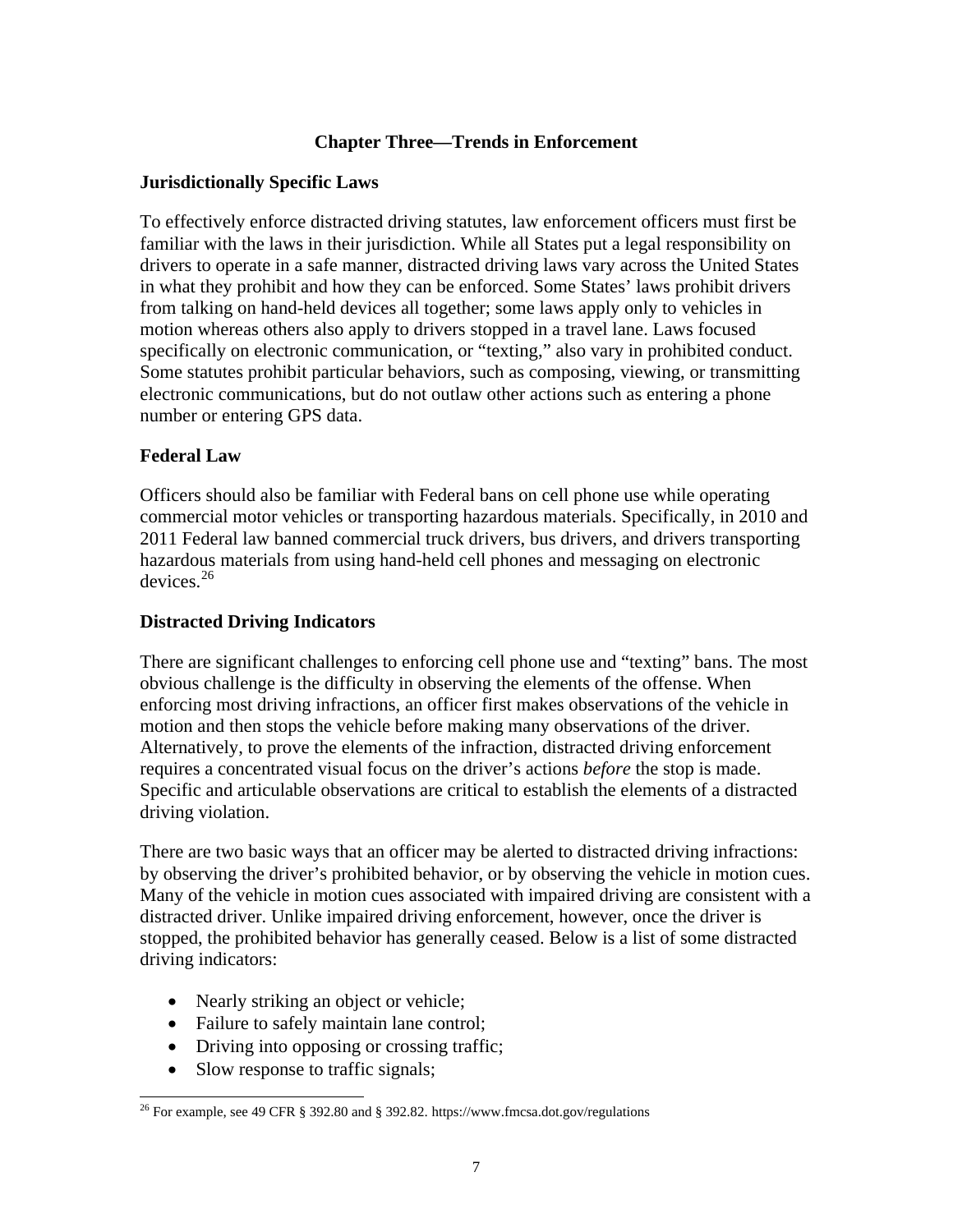- Turning abruptly or illegally;
- Failure to maintain consistent speed;
- Failure to signal;
- Intermittently looking down;
- Night time glow of the device; and
- Hand to ear with device in hand.<sup>[27](#page-12-0)</sup>

The list of distracted driving indicators relates not just to distractions caused by cell phones, but all manners of distractions. Weaving out of the designated travel lane may be a clue that a driver's attention may not be focused on the road, but rather on a task such as texting. Failure to maintain a consistent speed may be another sign that a driver is not fully focused on the task of driving. Similarly, a driver who fails to pay full attention at traffic-controlled intersections oftentimes exhibits delayed reaction time to the signal. Many drivers try to covertly disguise the fact that they are engaged with a device. This is particularly the case when a driver is aware that there are laws precluding device usage and that enforcement activity is focused in the area. A driver will attempt to use a device from a lower position to avoid detection, holding the device below the steering wheel or on an armrest. In these instances, a driver lowers his field of vision from the roadway in a characteristic nodding motion.

## **Countermeasures and Strategies**

Distracted driving enforcement must be a leadership priority. Before implementing a distracted driving high-visibility enforcement (HVE) initiative, a number of steps should be considered to ensure enforcement efforts will be safe and productive. Departments must address the specific violation codes serving as the basis for enforcement and understand the State/local judicial interpretation of these codes before sharing the information with the enforcement officers. It may also be a good idea to meet with judges/magistrates before kicking off an enforcement effort to get their buy-in and interpretation of the distracted driving laws.

## **Law Enforcement Training**

Distracted driving enforcement is not intrinsic to law enforcement and to some degree is contrary to traditional patrol strategies. Traditional patrol strategies involve observing violations as officers routinely patrol their assigned area. The enforcement of distracted driving requires more police officers than traditional patrol strategies and the officers must be more visible to the public. It also requires specialized skill to detect violators who conceal distracting devices. Therefore, pre-deployment training of officers and reallocation of resources are essential components of distracted driving enforcement. Enforcement directed toward distracted driving requires a clear understanding of the specific assignment and expectations. Sharing pertinent research and statistics with officers about the dangers of distracted driving and how enforcement can increase public safety encourages positive attitudes toward the enforcement initiative. Officers must be familiarized with the applicable laws for their enforcement jurisdiction, strategies and

<span id="page-12-0"></span> $27$  This list is NOT intended to be all-inclusive. Law enforcement observations may vary.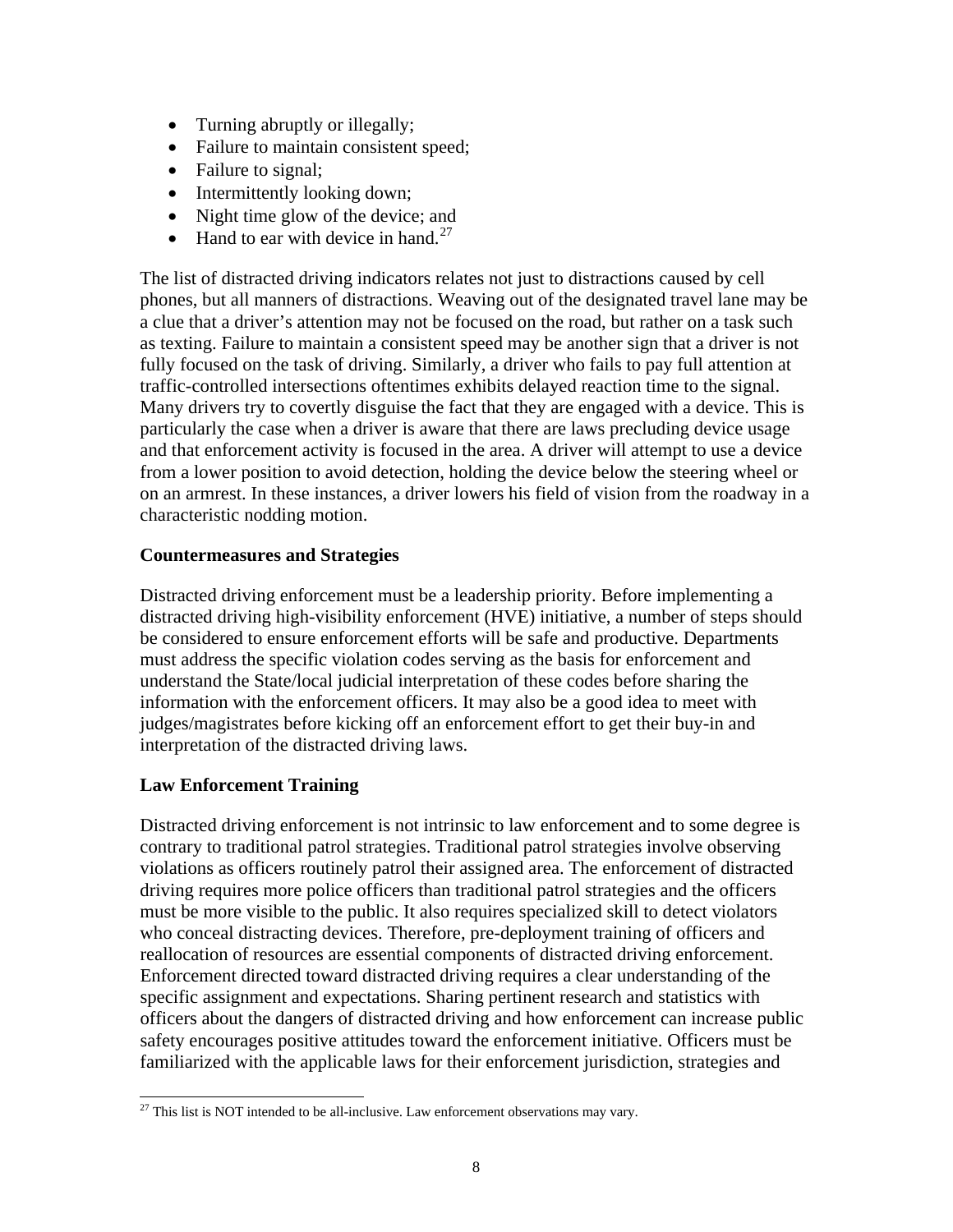tactics for detecting offenders, and the elements that must be established for a successful adjudication. Officers should be knowledgeable on the legal decisions and current trends in the court.

For an effective HVE initiative, officers should be instructed to provide maximum visibility for deterrent purposes and saturate the targeted areas using a "zero-tolerance" approach, taking immediate and appropriate action on motor vehicle violations observed, with a particular focus on distracted driving offenses.

The relationship between law enforcement officers and their first line supervisors and command leadership is crucial to effectiveness, morale, and mission success. Supervisors not only manage the day-to-day activities of line staff, but also provide guidance and encouragement to support the agency's public safety mission and goals. Officers who receive positive guidance and feedback regarding the enforcement of distracted driving laws will be more motivated and committed to the initiative.

## **High-Visibility Enforcement**

HVE programs are intended to increase a driver's perception of the likelihood of being ticketed for violating a particular traffic safety law. HVE, coupled with a concentrated media campaign, may be the best deterrent tool law enforcement professionals can deploy to curtail driver initiated distracted driving.<sup>[28](#page-13-0)</sup> To be effective, the public must be aware of the enforcement campaign and cognizant of the purpose of the heightened law enforcement presence. Public education and awareness is best achieved through a variety of earned and paid media applications, as well as outreach from the law enforcement officers themselves through public safety events, speaking engagements, and roadside communications.

An omnipresence of police enforcement activity is best achieved by saturating a targeted jurisdiction with directed enforcement patrols focused on detecting and citing violators for distracted driving offenses. The designated patrol area must not be overextended, as it will detract from the desired effect. Since few law enforcement agencies possess the resources to independently sustain a high level of directed traffic enforcement, partnerships should be established between State, county, and municipal law enforcement agencies. These regional enforcement teams act as a force multiplier, maximizing resources and personnel. Enforcement in the targeted communities can then be rotated, maximizing the HVE effect in all of the participating communities.

## **Patrol Strategies**

While HVE traditionally requires the deployment of marked patrol vehicles, distracted driving enforcement can be accomplished through discrete tactics. Finding a balance between the use of marked and unmarked patrol vehicles may be the best enforcement practice. Marked patrol vehicles create a visible deterrent, while concealed enforcement

<span id="page-13-0"></span> $\overline{a}$ 28 Chaudhary, N. K., Connolly, J., Tison, J., Solomon, M., & Elliott, K. (2015). *Evaluation of the NHTSA distracted driving high-visibility enforcement demonstration projects in California and Delaware* (Report no. DOT HS 812 108). Washington, DC: National Highway Traffic Safety Administration.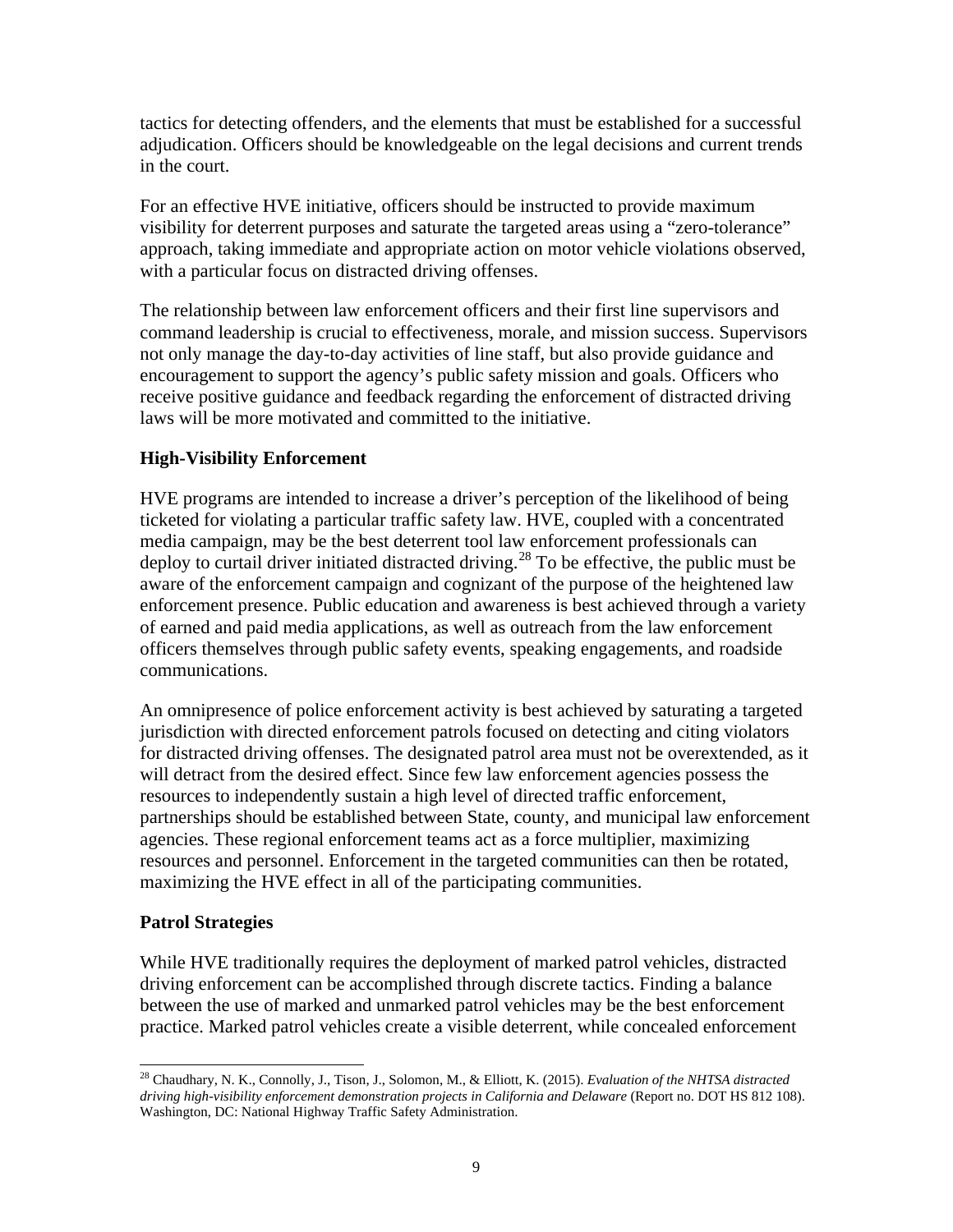is the most efficient means to detect distracted drivers. Violators are typically aware of jurisdictional distracted driving laws and enforcement initiatives and will oftentimes attempt to hide their use of a communication device to avoid detection. Unmarked trucks, vans, and SUV's provide a higher vantage point for an officer to observe the interior of an adjacent vehicle, while tinted windows allow the officer to remain undetected. Arguably the use of unmarked patrol vehicles can detract from the HVE model; however, motorists viewing violators stopped by a uniformed officer in an unmarked vehicle are alerted to the fact that they may not be able to avoid a violation simply by watching for marked patrol vehicles. This tactic acts as a force multiplier when effectively employed.

Another technique used by officers in both marked and unmarked vehicles is to use existing cover, such as alleyways, bushes, bridge abutments, and other places where officers can observe drivers' actions before a violator can spot the officer. Law enforcement officers must operate within the law and department policies and procedures when deploying alternative enforcement tactics.

## **Highway Enforcement**

Mobile highway distracted driving enforcement (patrolling) is most effective during periods of slower moving traffic. Traffic congestion may create a greater tendency for drivers to engage in distracted driving behaviors and avails patrol officers safer and extended opportunities to observe a driver's actions. However, stopping vehicles on highways during "rush hour" traffic can create additional safety concerns and increase traffic congestion. This method of distracted driving enforcement presents other challenges for law enforcement as an officer needs to strategically position the patrol vehicle to afford a view of the offender's actions while ensuring their own attention to driving is not diverted. Due to the short window of viewing opportunity, stationary distracted driving enforcement (parking the police vehicle and observing with or without binoculars) on highway shoulders is effective only during periods of very heavy traffic congestion.

## **Secondary Roadways**

The detection of distracted drivers on secondary roadways, particularly at traffic signals, is most effective in a static unmarked patrol vehicle. Busy intersections provide officers a place to observe slow moving and stopped vehicles. Slower vehicle speeds make it easier for an officer to check more vehicles for distracted driving behaviors and provides more time for tracking and gathering information of the violation.

## **Paired Officer Enforcement**

Officer safety and public safety concerns are essential elements of any enforcement activity, especially when the enforcement requires searching for specific driver behaviors occurring inside the vehicle. Two officers partnering in a patrol vehicle is a safe and effective alternative to single-officer distracted driving enforcement. With the second officer in the vehicle observing drivers, the officer driving the patrol vehicle is able to maintain situational awareness and concentrate on safe operation of the vehicle. While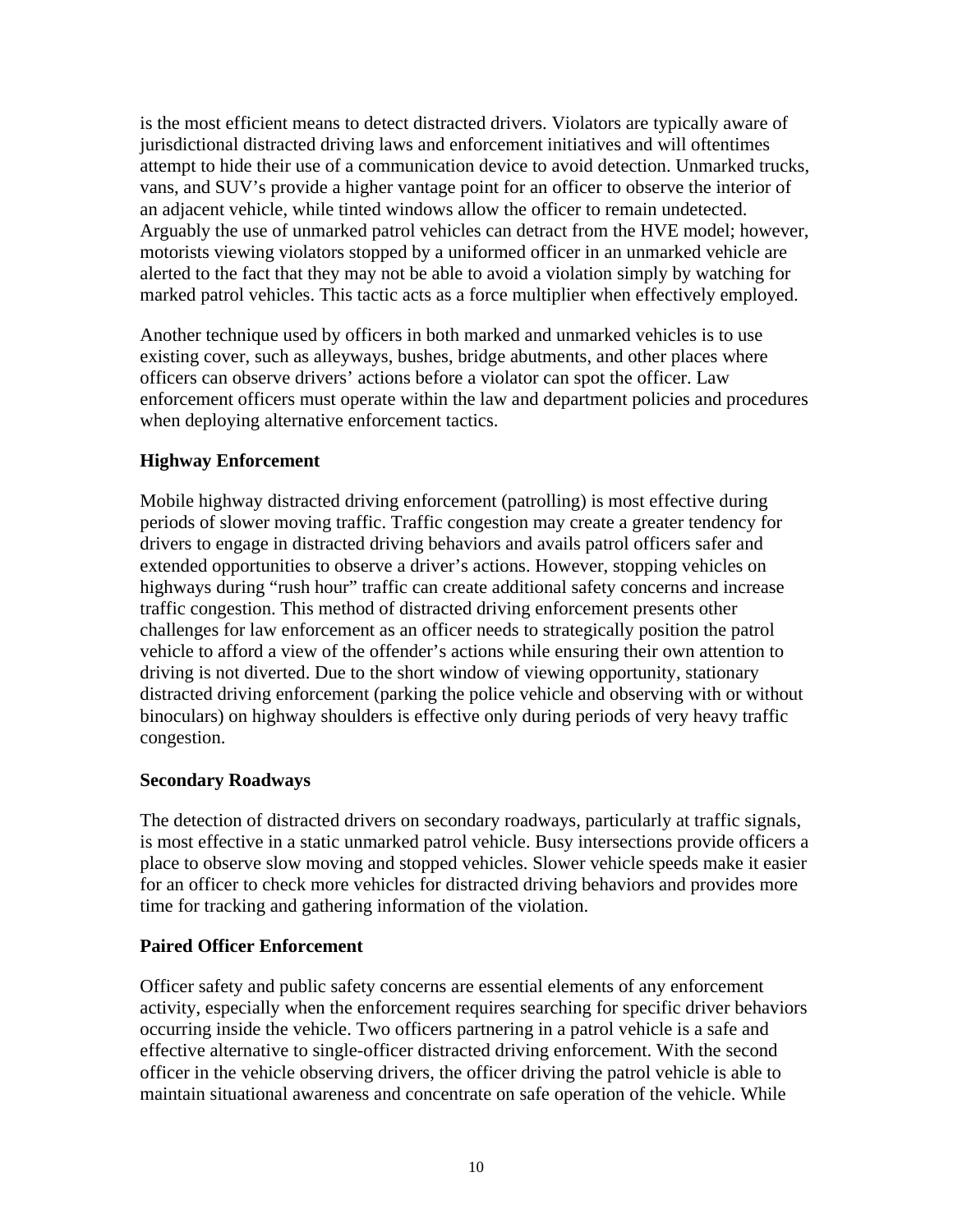this method is somewhat manpower-intensive, it affords the second officer a greater opportunity to determine that elements of a particular distracted driving offense are met and to identify a greater number of offenders.

Alternatively, "spotter" techniques may be effective in high traffic areas. The spotter technique requires an officer to stand on the shoulder of the road at an intersection, preferably in an elevated position, and observe traffic. The spotter should be in plain clothes, if jurisdiction laws and department policies allow. From this vantage, the spotter is able to view the interior of vehicles and identify driver behaviors, like instances of the misuse of cell phones and other distracted driving behaviors. The spotter radios ahead to uniformed officers who stop and cite the violator a short distance from the observation point. Although effective, this method of enforcement is manpower-intensive and requires some degree of preplanning and coordination. Spotter deployments provide opportunities to develop strong enforcement partnerships and require officers from State, county, and municipal agencies to coordinate efforts to cover the roadways identified for the enforcement initiative.

## **Motorcycle Patrol**

Deploying uniformed officers on motorcycles is an efficient alternative to traditional patrol vehicles and an added value to the HVE model. A motorcycle provides significant advantages to the detection of distracted driving law violators. An officer on a motorcycle has a higher vantage point offering a better view into the interior of a passenger vehicle, while the maneuverability of the motorcycle enables the officer to more readily affect the stop for faster turnover and increased productivity. Due to the inherent vulnerabilities of the motorcyclist in traffic, officer safety and situational awareness must be stressed.

## **Documenting Infractions**

To establish that the elements of a distracted driving offense are met, law enforcement must present appropriate evidence that the driver was in clear violation of the laws specific to their jurisdiction. Detailed documentation of an officer's observations should include, but not be limited to, the following: any erratic or unsafe movement of the vehicle, how the driver was manipulating a cell phone or other device (entering, viewing, or thumbing through data), whether the device was held with the left or right hand, a description of the device (color, for example), how many seconds the driver was observed engaging in the illegal activity prior to the traffic stop, and if the vehicle was stopped or in motion during the observed activity.

## **Conclusion**

Law enforcement officers should be familiar with the distracted driving laws in their jurisdictions. Police departments should provide training for officers to detect the observable cues of distracted driving as well as how to appropriately document the violations. High-visibility enforcement may provide the best deterrent effect for distracted driving enforcement but may require additional labor and other resources to achieve the best results.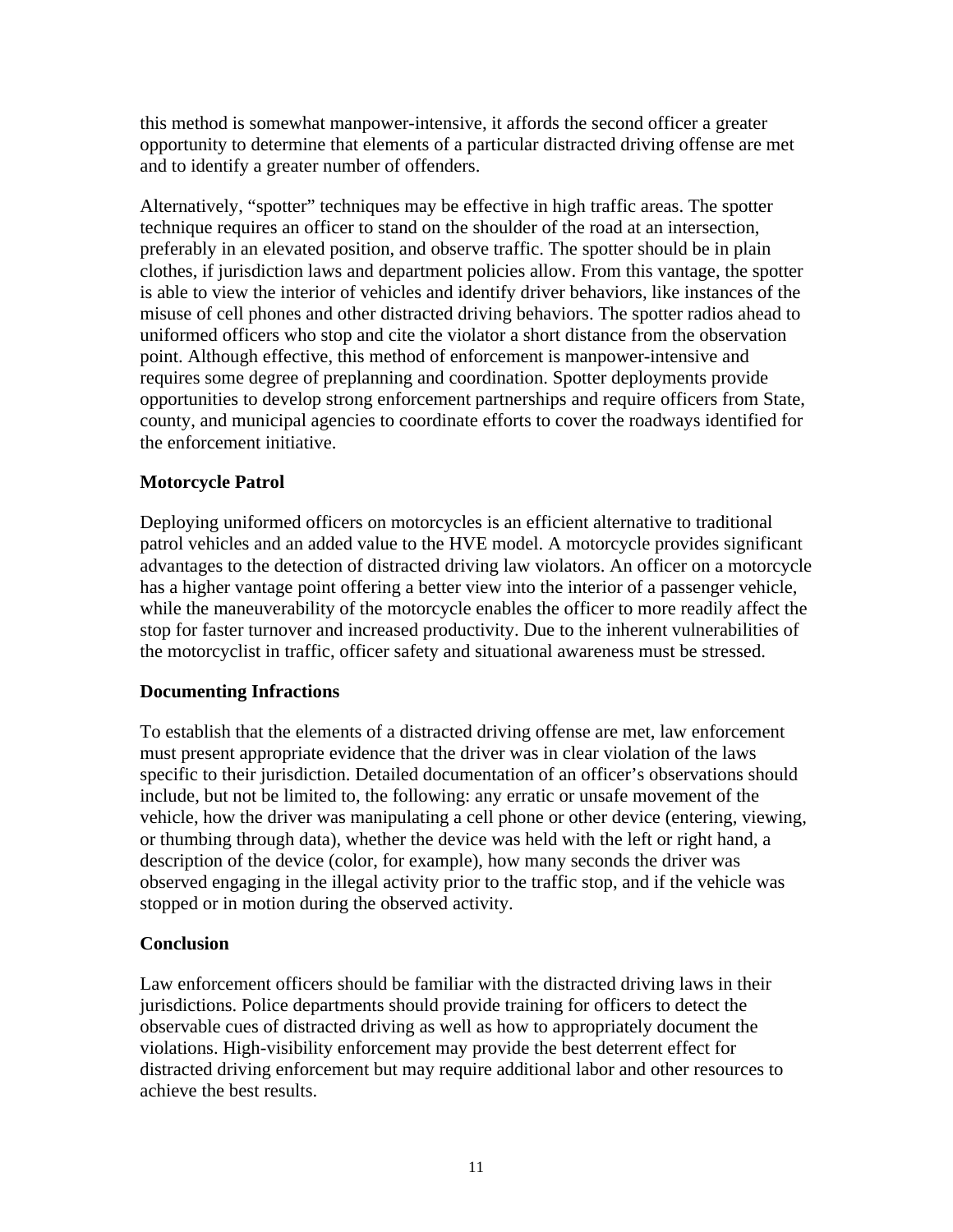## **Chapter Four—Investigating and Charging Distracted Driving Cases**

<span id="page-16-0"></span>The function of law enforcement shifts to investigation when there is a motor vehicle crash. Law enforcement's obligation in a crash investigation is to establish the cause and contributing factors of the crash.

Investigating any crash scene can pose several challenges. After ensuring medical attention for those who warrant it, law enforcement must attempt to determine the cause of the crash. Crash scenes may have been unavoidably contaminated due to life-saving efforts of emergency medical, fire, or rescue personnel. Nevertheless, law enforcement must analyze a crash scene that may extend for hundreds of yards, interview any witnesses, and examine physical evidence that may be spread out on the street, mangled inside a vehicle, or embedded in a tree. After conducting the investigation, law enforcement must make a determination regarding the cause of the crash.

## **Collection of Evidence**

Once an investigator determines that distracted driving is a factor in a crash, the critical task of collecting evidence begins. Effective evidence gathering at this early stage often directly impacts ultimate trial success. At the very least, it can be the best chance to determine the truth regarding how a crash occurred, even if a driver is not criminally charged. Early action is beneficial because, as time passes, witnesses' memories tend to fade, witnesses can disappear, and suspects and their accomplices can destroy evidence.

#### **Physical Evidence**

Evidence generally falls within two categories, physical or testimonial. Physical evidence includes items in the involved vehicles and on the scene. As described above, electronic devices are examples of physical evidence located within a car, with cell phones being the most commonly suspected distraction. Note that a State might have an electronic distraction law, which expands the scope of prohibited devices to include anything with the ability to access the Internet or send an electronic message. Investigators, therefore, should be alert for the presence of not only cell phones, but also devices such as tablets, laptops, video streaming devices, and in-vehicle entertainment systems. Additionally, some devices are not capable of accessing the Internet or sending messages, but may still offer a distraction to a driver. GPS units, DVD players, radar detectors, vehicle performance monitors, and dash cameras are just a few of the items in this category.

## **Event Data Recorders**

An event data recorder (EDR) is a device or function within a motor vehicle's system that records extremely helpful information about the dynamics of a crash. Often a component of a vehicle's air bag computer system, an EDR records certain pre- and post-crash data about that vehicle's operation. EDR data serve a variety of purposes, including crash investigations, research purposes, and determining whether a vehicle's safety system functioned properly in a crash. A manufacturer could also use the information to improve those safety systems.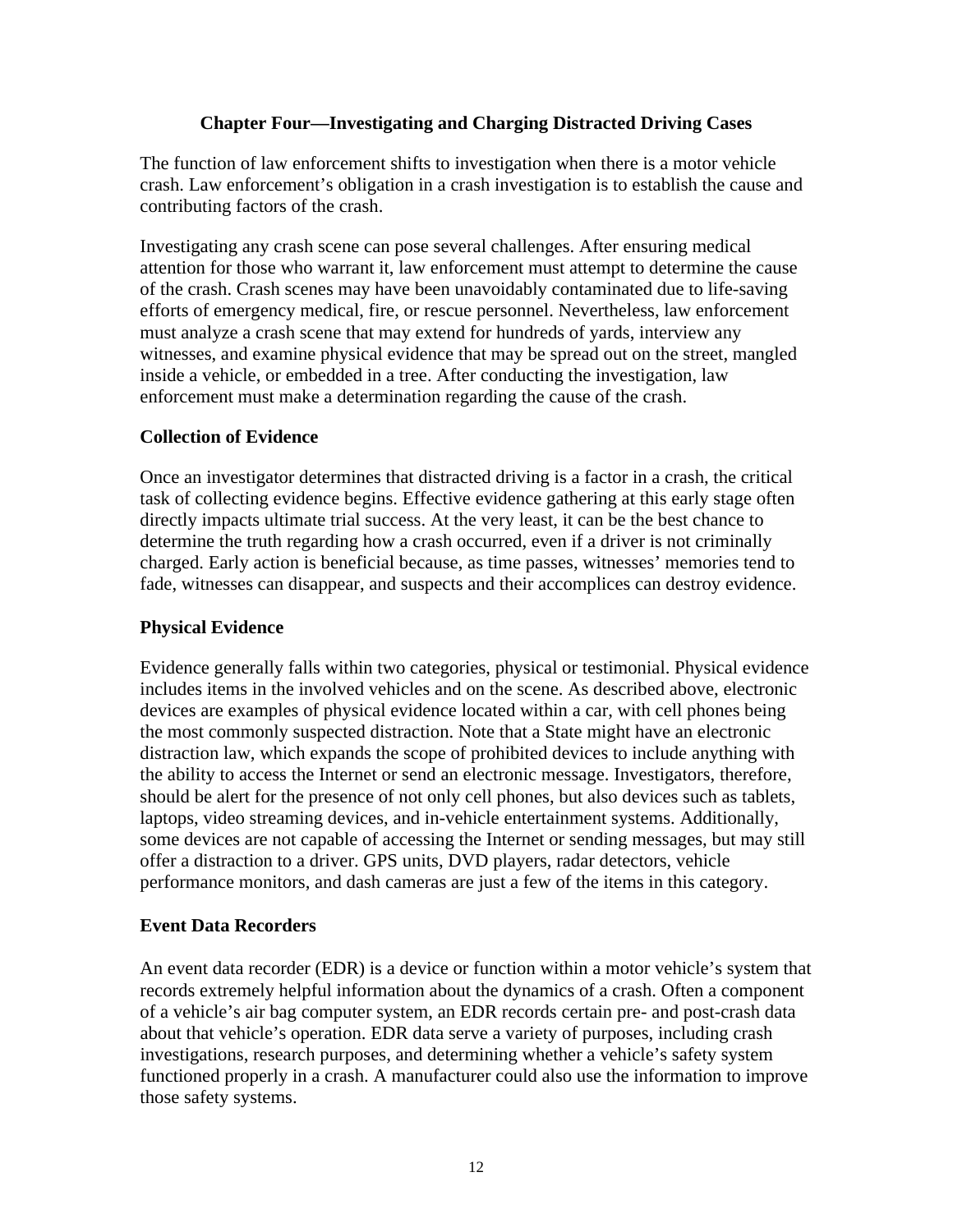Some of the information collected by an EDR might include vehicle speed, accelerator pedal position, steering wheel angle, brake pedal application, and the delta V (change in velocity) that the vehicle experienced in the collision. NHTSA requires that vehicles containing voluntarily installed EDRs record certain parameters of a vehicle's system operation at the time of a crash, such as whether the accelerator was pressed, the brake applied, or whether the driver's seat belt was buckled.<sup>29</sup> In practice, vehicle manufacturers record much more information not in an EDR, which may be useful to investigators and prosecutors.

Crash reconstructionists physically access the data located in EDRs in two ways: through a vehicle's OBDII (on board diagnostic) port, located in the area below the steering wheel, or directly from the air bag computer that is located within the interior of the vehicle. Proprietary hardware and software download the raw hexadecimal data from the EDR and present that data in a report format that is easily reviewable.

Access to EDR data typically requires a search warrant or court orders. Law enforcement must be familiar with specific constitutional and privacy laws on this issue and should seek prosecutor guidance.<sup>[30](#page-17-1)</sup>

EDR data is important in a distracted driving investigation. For example, the information contained in the EDR could help explain the action—or lack of action—taken by a driver in the moments before the crash (as more fully explained in the following sections). This information may prove useful during a later trial by providing a prosecutor with additional information on which to argue the behavior was the result of distracted driving.

#### **Non-Electronic Evidence**

Some physical evidence is not electronic at all, but might be just as persuasive in proving a distracted driving case. Investigators and rescue personnel should be aware that food, drinks, reading materials, shaving items, makeup, and even other passengers all are potential distractions to a driver of a vehicle. On-scene physical evidence can also include tire marks and vehicle damage.

#### **Absence of Evidence**

The absence of evidence also might be significant. For instance, if a police officer administers the standardized field sobriety tests to a suspect driver and the driver does not exhibit any clues of impairment, an alternative explanation for the erratic driving may be distraction.

 $\overline{a}$ <sup>29</sup> 49 CFR Part 563. www.gpo.gov/fdsys/pkg/FR-2006-08-28/pdf/06-7094.pdf#page=47

<span id="page-17-1"></span><span id="page-17-0"></span><sup>&</sup>lt;sup>30</sup> The Driver Privacy Act of 2015, part of Fixing American's Surface Transportation Act (Pub. L. No. 114-94, §§ 24301-24302, 129 Stat. 1312, 1713-14 [2015]), provides limitations on data retrieval from vehicle EDRs and assigns ownership of that data to the owner or lessee of a motor vehicle. Specifically, the Driver Privacy Act of 2015 states that data recorded or transmitted by an EDR may not be accessed by a person other than the owner or lessee of a motor vehicle unless enumerated circumstances apply. One of those enumerated circumstances is a court or other judicial or administrative order. As the Driver Privacy Act of 2015 is a Federal law, general principles of preemption apply to any conflicting State laws or regulations. Even so, law enforcement should also familiarize themselves with state and local laws regarding evidence and search and seizure.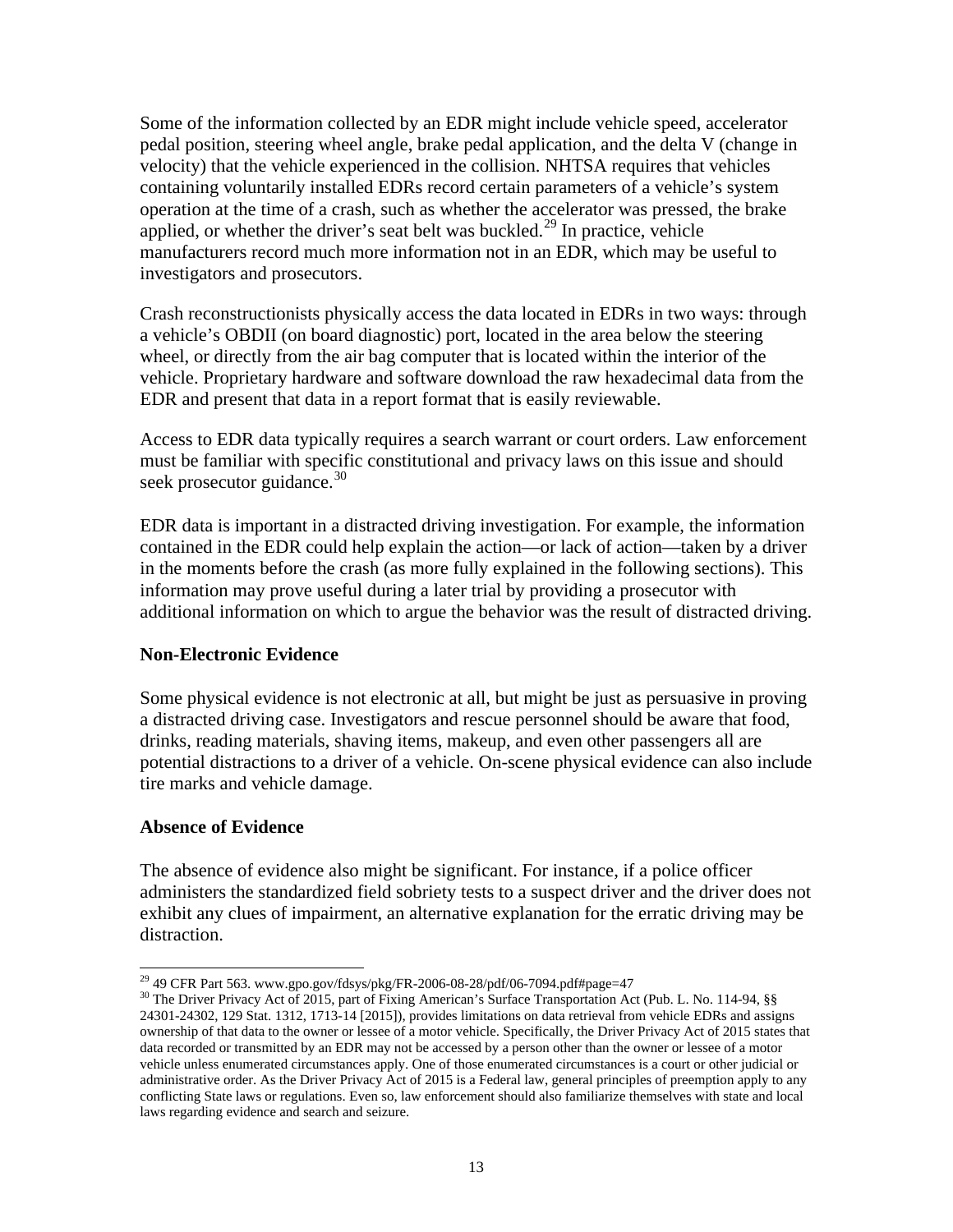#### **Seizing Physical Evidence**

Once an investigator identifies physical evidence of potential evidentiary significance, the next step is to ask how legally to seize it. Is a search warrant required? For example, if an investigator locates a cell phone in a vehicle involved in a crash, does he need a warrant to examine its contents? Is there a legal justification for the warrantless seizure of a piece of evidence? For instance, is the vehicle exception to the warrant requirement applicable? Does an investigator have any administrative powers with respect to obtaining evidence?

Some States permit the issuance of administrative subpoenas for cell phone company toll records, showing activity on a phone (albeit, not message content). And, while it might seem obvious, a preliminary question to ask is whether police even have the ability to tow a vehicle without a warrant from a crash scene for further inspection.

Individuals tasked with investigating distracted driving should be familiar with the laws of search and seizure in their respective jurisdictions. Having a readily accessible resource who can provide advice in the immediate aftermath of a crash, is helpful. Many offices have a prosecutor on-call to travel to crash scenes, to answer questions from responding officers, or to assist in other ways, such as drafting search warrant applications, interviewing witnesses, and obtaining court orders.

#### **Preserving Physical Evidence**

The preservation of physical evidence is as important as its seizure. Failing to preserve evidence cannot only hinder the ability to prove a case, but can potentially lead to a destruction of evidence jury instruction and case dismissal.

The scene of a crash is the first item requiring preservation. Once emergency personnel have completed their extrication and rescue efforts, investigators should ensure that other vehicular traffic, cleanup crews, and other police personnel do not disturb evidence in the roadway. This evidence might easily be destroyed, altered, or moved. Destroying, altering, or moving evidence could adversely affect the calculations typically made in a reconstruction case, if not making those calculations impossible. Examples of these crucial pieces of evidence include the final resting positions of the vehicles, tire marks, debris fields, and, in cases of pedestrian strikes, articles of clothing and biological evidence. Mapping and photography of a scene are important to portray the conditions at the time of a crash. Weather conditions should also be noted. A video of the route of travel taken by a suspect driver approaching the crash scene under the same conditions can be invaluable in making a charging decision or in trying the case to a jury.

Investigators also should ensure the integrity of the involved vehicles. Evidence could exist on the exterior or in the interior of a vehicle that might be destroyed during transport or storage. Samples potentially subject to forensic testing should be photographed, documented, and collected as soon as practicable. To the extent possible, investigators should assess the pre-crash functionality of a vehicle's main systems, such as steering, braking, and acceleration; a mechanic can assist in this task.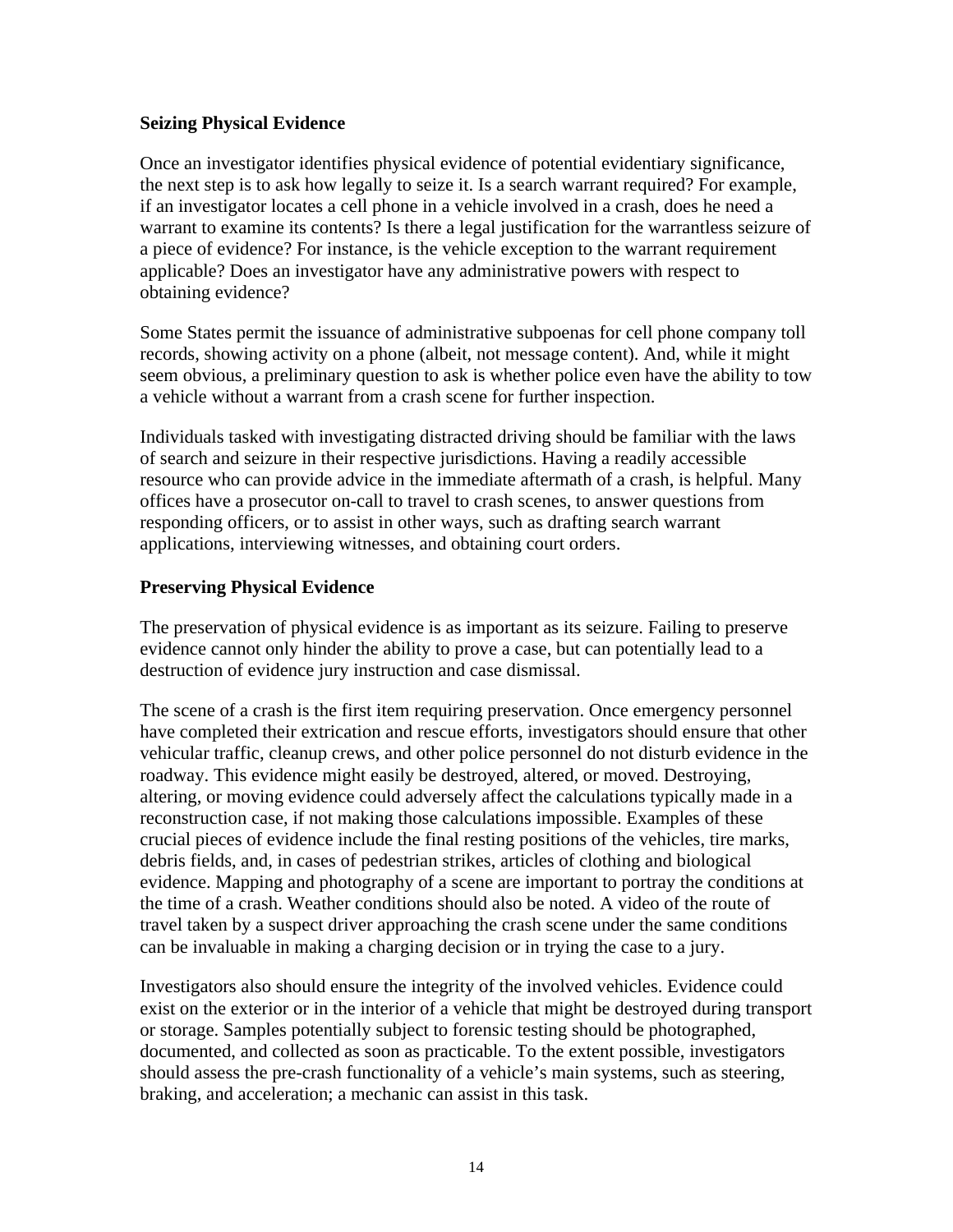When a reconstructionist has completed examination of a vehicle, it is best to retain the vehicle as evidence pending completion of the case. If indefinite retention is not a possibility, law enforcement should work with the prosecutor to provide the defense an opportunity to inspect the vehicle, before it is released. If a defendant is not afforded an opportunity for inspection, it is likely that opportunity will be lost forever. A "totaled" vehicle is almost always given to the driver's insurer, which promptly will destroy it or sell it as salvage. This situation becomes especially problematic in cases where the defense is able to establish that the destroyed vehicle likely contained exculpatory evidence, such as a mechanical defect. In these circumstances, the prosecution potentially faces dismissal of the charges. Note that police are part of the prosecution team for this analysis. If an officer acts alone in releasing a vehicle, it is as though the prosecutor authorized the release.

#### **Preserving Electronic Data**

Investigators should take all necessary steps to preserve the data contained in cell phones and other distracting devices. Search warrants or court orders may be required to obtain data files from forensic downloads of cell phones. Like other evidence, data should be preserved for use by the prosecution, defense, judge, and jury. Consider the use of a Faraday bag to reduce the possibility of phone data being corrupted or lost due to outside interference or static electricity.

Electronic records acquired from a wireless provider under a search warrant, subpoena, or court order can be compared to the data file to determine whether such data loss or corruption has occurred or whether a defendant intentionally has deleted data in an effort to, for example, conceal phone use. As described above, a distracted driving investigator must be familiar with the search and seizure laws in his jurisdiction.

#### **Testimonial Evidence**

Effective gathering of testimonial evidence can bolster the prosecution of a distracted driving case. Investigators should aim to get information from a variety of sources to conduct a complete investigation and corroborate the conclusions the reconstructionist makes from the physical evidence. Perhaps the most helpful piece of testimonial evidence comes from the suspect driver. An investigator must know the rules for interviewing a driver during the early stages of a crash investigation in his jurisdiction. *Miranda*<sup>[31](#page-21-0)</sup> requires warnings for custodial interrogation. An early interview, preferably at the scene, generally does not involve custody or interrogation.<sup>[32](#page-21-1)</sup> The early interview may reduce the opportunity to fabricate or conspire with others. It can also serve to limit what a driver can credibly claim in subsequent interviews or during trial testimony.

 $\overline{a}$ 31 See *Miranda v. Arizona*, 384 U.S. 436 (1966) and subsequent cases citing *Miranda*. Law enforcement officers must be familiar with recent case law regarding custody, interrogation, and advice of rights.

 $32$  The roadside questioning of a motorist detained pursuant to a routine traffic stop does not constitute custodial interrogation for purposes of the *Miranda* doctrine. See *Berkemer v. McCarty*, 468 U.S. 420 (1984).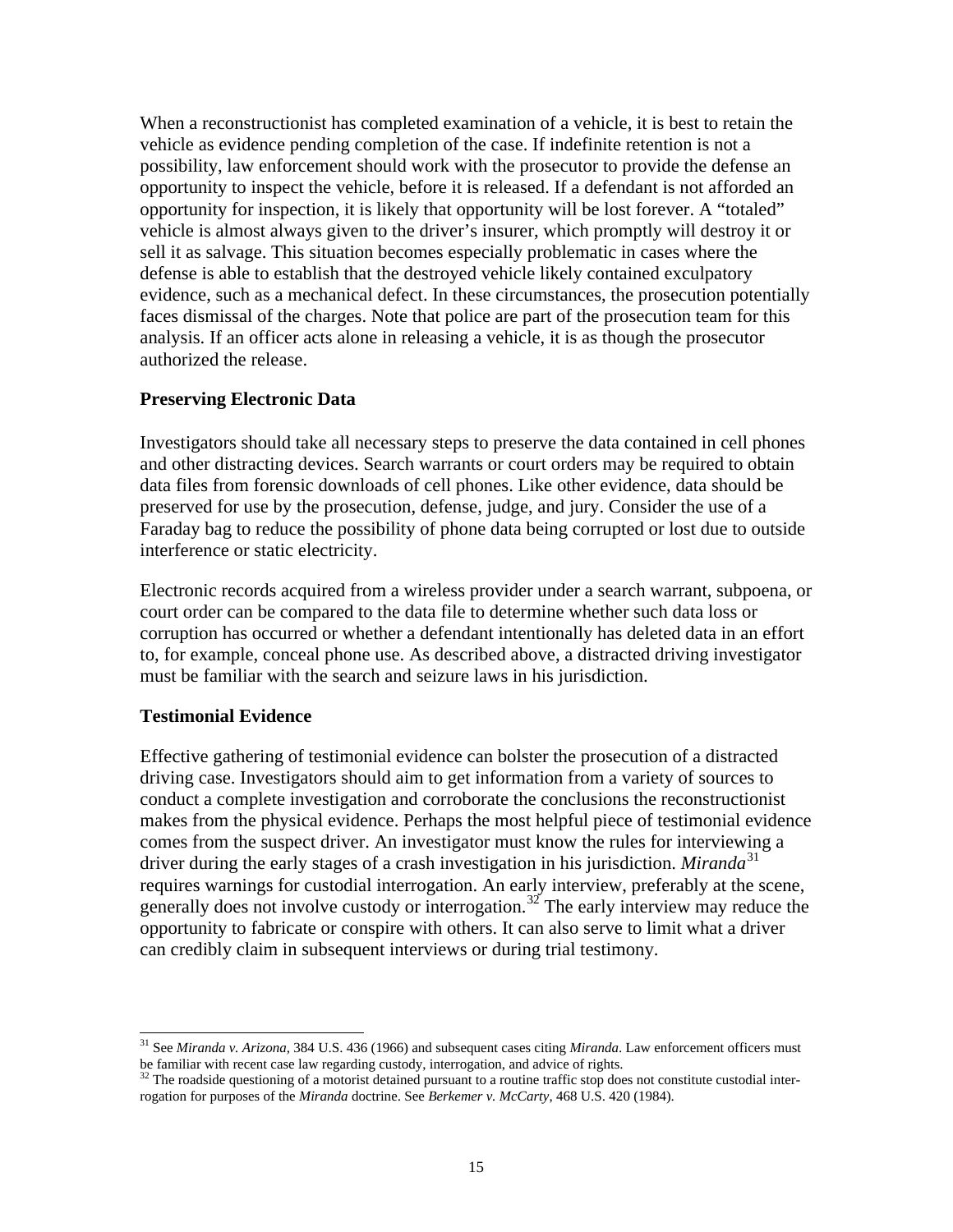#### **Documenting Statements and Consent to Search**

To assist in documenting the preliminary interview, many investigators carry a pocket audio recorder. One of the benefits of an audio recorder is that it is highly portable and, therefore, easily accessible during the hectic moments after a crash. The recorder permits interviews to be conducted in difficult locations, such as the side of the road, in the back of an ambulance, or in a suspect's vehicle. Digital recorders are preferred, as its electronic files are easily copied and distributed to others, including other investigators and the prosecutor.

During the preliminary on-scene interview, investigators should consider asking a driver for consent to examine the cell phone and other devices. Simple consent forms can be kept in a police cruiser along with other commonly used documents. When signed by the driver, the consent form might obviate the need for a search warrant to conduct a forensic examination. In addition, investigators might find it beneficial to ask the driver to review the contents and activity on a cell phone while on scene. By doing so, the investigator can commit the driver to statements regarding cell phone usage or non-usage before a crash, claims that can be corroborated or disputed with phone company records at a future date.

Subsequent to any on scene interviews, police should make efforts to conduct a follow-up interview with the driver at the police station. Preferably, the driver should be asked to consent to video recording of the interview. During these recorded interviews, police have the opportunity to demonstrate their fair treatment of the driver and to show the absence of any duress. In addition to eliciting details regarding the events leading up to the crash, police should ask the driver to review again the contents of the phone or other device. Because the interview is on video, the driver becomes further "locked in" with respect to his claims. If the driver's statement changes, the driver risks investigators or jurors viewing him or her as making inconsistent statements. Also, by the time of this recorded interview, investigators should possess cell phone records and/or the results of a forensic examination of the cell phone; as such, investigators might be able to determine easily whether a driver's statements with respect to cell phone and other electronic device usage are consistent.

Should a driver decline video recording of the interview, an investigator might consider asking the driver to handwrite, and sign, a statement. An alternative is for the investigator to write the statement as the driver is speaking, have him review it, initial each page, then sign it. By using one of these methods, police can ensure that a driver adopts what was written.

#### **Witnesses**

There are potentially several types of witnesses an investigator should consider interviewing. Eyewitnesses, including the passengers in the vehicle, will be able to provide information regarding the driver's behavior and events leading up to and including the crash. Other witnesses may also provide valuable information relative to a driver's distraction even though they did not necessarily "observe" the driver's behavior or actions. For example, an investigator may obtain critical information from a person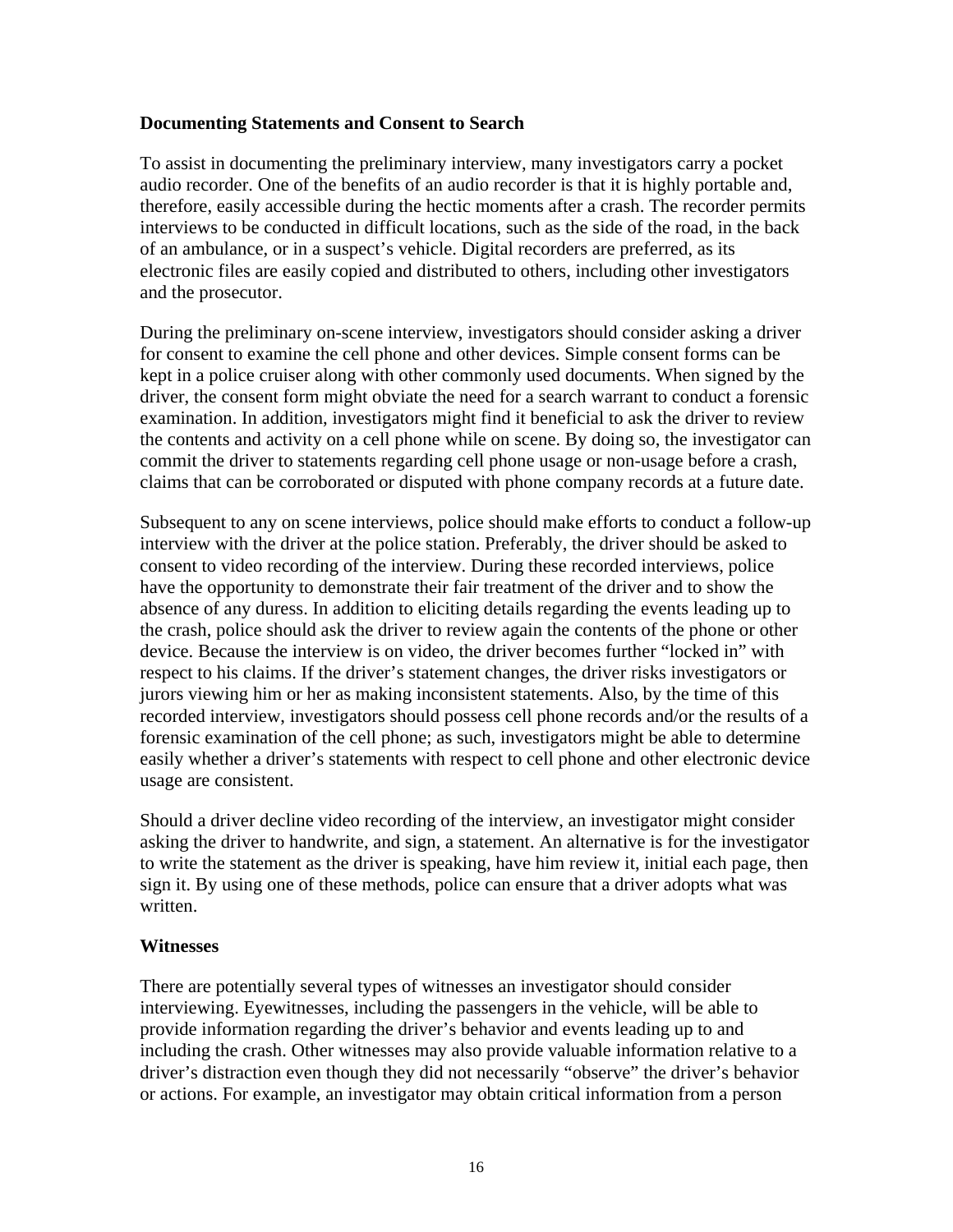with whom a driver was communicating in the moments prior to a crash or to whom the driver made statements after the crash. Additionally, expert witnesses (described more fully in the next chapter) will be able to provide essential information relating to the electronic evidence obtained from the cell phone or the cell phone company or technical information relating to the physics of the crash or data from the vehicle itself.

Eyewitness statements about how a crash occurred can corroborate the crash reconstruction evidence and vice versa. Eyewitnesses shed light on a driver's behavior prior and subsequent to a crash, putting the whole event into context. Jurors tend to appreciate a witness-driven case better than one based primarily on the calculations contained in a crash reconstructionist's report.

An officer who responds to the crash scene should note the name and contact information of anyone who potentially has any information about any aspect of the crash. As soon as possible, law enforcement should obtain statements from witnesses regarding their observations of the driver's behavior before and after the crash.

Investigators also can gather testimonial evidence from those participants in the calls, messaging, or other distractions with the accused driver. Essentially, these are the people "on the other end of the phone." Investigators can determine who these individuals are by reviewing the toll and text records or the forensic analysis of the driver's cell phone. Police simply can call these numbers and speak to the person who answers or they might choose to obtain further legal process to obtain subscriber information.

Note that in reviewing phone records from some devices, investigators should be aware that some messaging apps do not appear in the text records delivered by the cell service provider. If no text message activity appears in the offending driver's phone records near the time of the crash, investigators should not assume that the driver was not messaging. A subpoena or search warrant will need to be issued before this determination can be made.

Similarly, if an officer detects any Internet activity on a driver's phone at the time of a crash, the officer might be able to track the corresponding URL to social network activity which could potentially uncover other methods of communication. After sending a preservation request to a social networking site, an investigator may then use the appropriate process to obtain the records from that site. The investigator can then potentially determine which individuals were messaging with the driver; in turn, these witnesses might be able to provide information about the driver during the time leading up to a crash. Determining whether a driver was on a social networking site at the time of a crash can be difficult because smartphone apps continually update themselves in the background without any input from the user.

<span id="page-21-1"></span><span id="page-21-0"></span>Likewise, an investigator may discover testimonial evidence as a result of social network activity after a collision. Sometimes, the driver posts comments about the crash on social media. Often, police are alerted to this activity by members of the public who are monitoring social networking pages or who might be "friends" with the driver. Snapshots of these posts are extremely persuasive pieces of evidence and it might be a good practice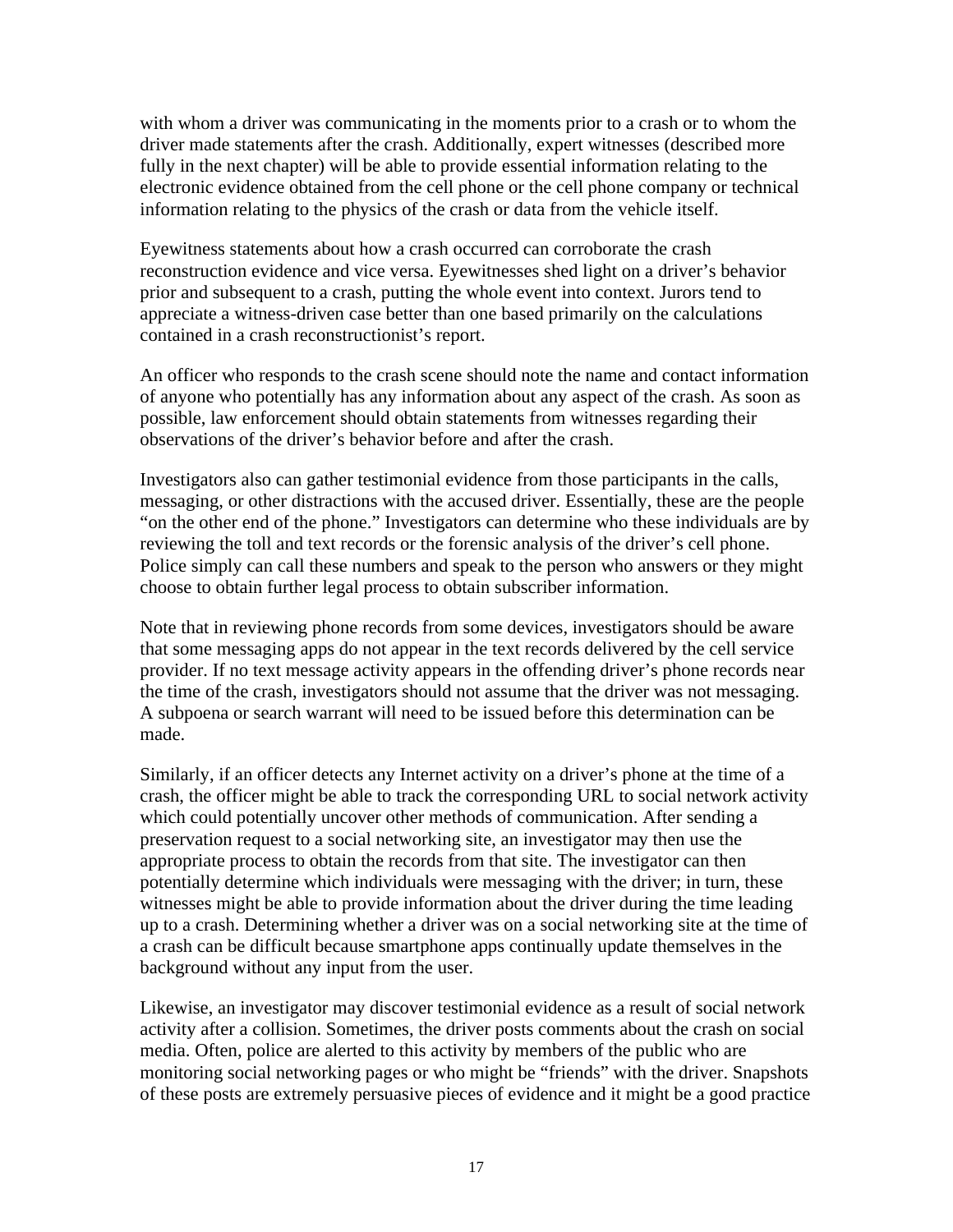for investigators to monitor the public social media pages of a driver to see whether any inculpatory posts were made.

Investigators should also review 911 call recordings and logs since they are another potential source of eyewitness testimony. These witnesses tend to be overlooked because they often come across a crash scene after the event and do not remain to be interviewed. Occasionally, though, these callers see the crash occur. They may have probative observations of the driver's operation and activities inside the vehicle prior to the crash. Investigators should attempt to locate and interview every 911 caller in a serious crash case.

Eyewitness testimony also can be found in the medical records of a driver or a passenger. Medical personnel treating a driver may eliminate other explanations for erratic behavior, such as intoxication or the sudden onset of an unanticipated medical event. Further, a driver may be more open to making statements to medical personnel about how a crash really occurred than he would be to police.

## **Charging Decisions**

Investigators in distracted driving cases, particularly those resulting in injury or death, should have a working knowledge of the elements of the potential charges. These crimes vary from State to State. For instance, some States have a criminal charge for negligent operation of a motor vehicle, while others require more egregious driving behavior, such as gross negligence or recklessness, before any criminal charges issue. Even among the States with negligent operation statutes, there is no agreement regarding the definition of negligence. Some define negligence as ordinary civil negligence, while others require a higher level of culpability, often termed "criminal negligence" or recklessness. By being familiar with the requisite level of criminal conduct, investigators can focus their investigations so as to gather the best evidence to prove their cases.

Despite the variance in potential criminal charges, as described above, drivers in all States have an obligation to operate their vehicles safely. They must drive as a reasonable person would under the same circumstances and conditions. Whether criminal or not, their "fault" for the injuries they inflict upon others is subject to foreseeability analysis. That is, if a reasonable person should have expected that his driving behavior could have resulted in the crash, he is responsible for it.

Investigators also should be aware of the admissibility of consciousness of guilt evidence in their respective States. Whenever a suspect driver acts in a manner inconsistent with that of an innocent person, that evidence may be admissible at trial to prove guilt. Such evidence includes, but is not limited to, destruction of evidence, efforts to conceal the crime, flight, misleading investigators, and intimidation of witnesses. This conduct also might form the basis for a State's obstruction of justice charge.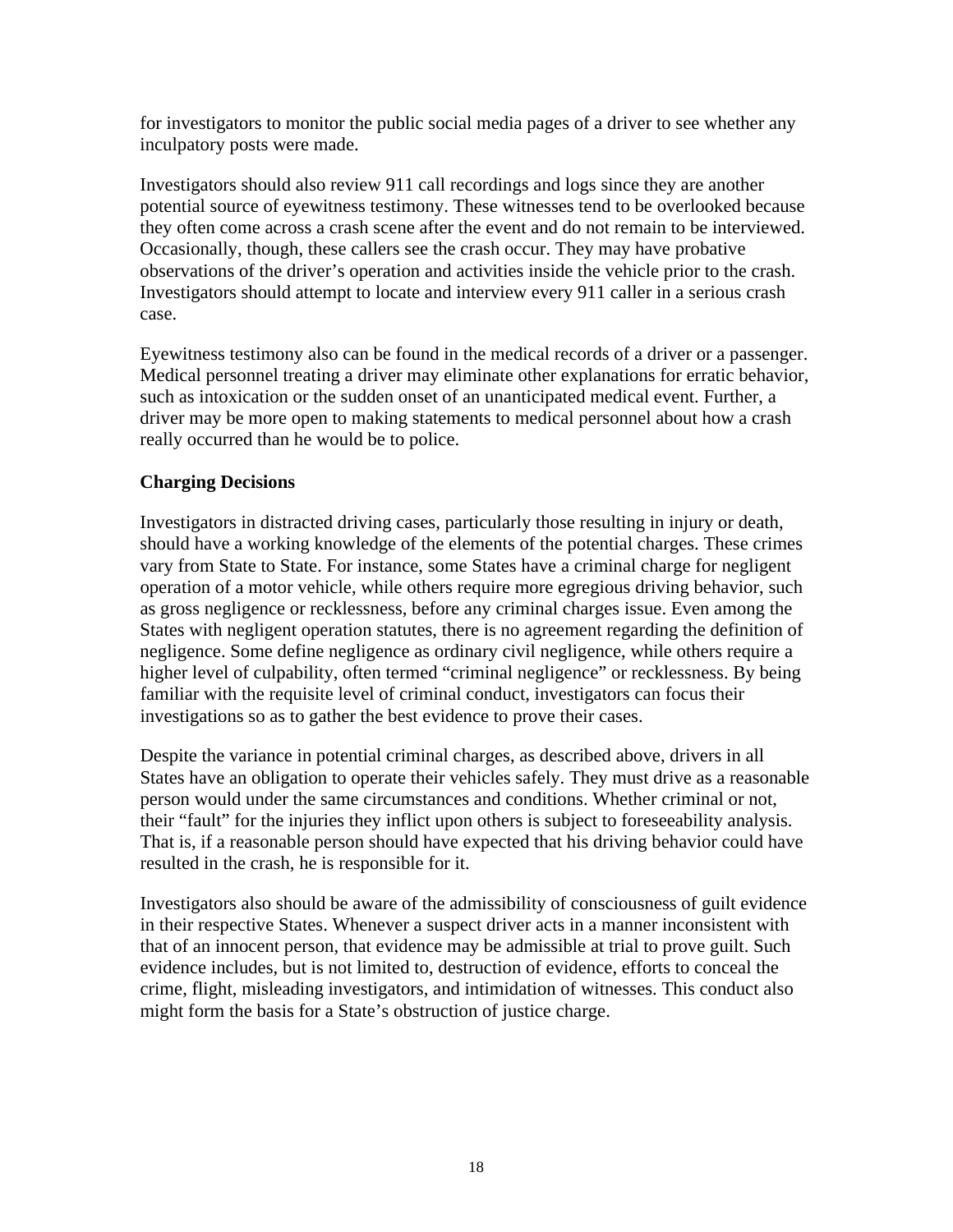#### **Conclusion**

Of course, crimes vary among jurisdictions. Regardless of the particular charge, without a thorough investigation of the crash and all the surrounding circumstances, prosecutors may have difficulty proving that distraction caused the crash. Detailed report writing and complete documentation of all the evidence can substantially aid in successful prosecutions. In a post-crash investigation, usage of a cell phone or other device can be established through testimonial evidence from the driver, witnesses, and/or participants. A cursory view of the device based on owner consent, or as allowed under law, might reveal the history and status of the device at the time of the crash. Administrative review of records from the cell phone carrier might further establish a usage timeline. Forensic downloads, generally based on a search warrant, may reveal relevant evidence on the status of the device and any application in use at the time of the crash. The increasing possibility of surveillance cameras in the vicinity of the crash, as well as on-board cameras in patrol vehicles, should also be considered as part of the investigation. With a thorough investigation, law enforcement will be able to clearly explain to the prosecutors how individual pieces of evidence fit into the puzzle and will lead the jury to the same conclusion, that is, that the crash was the result of the defendant's distracted driving.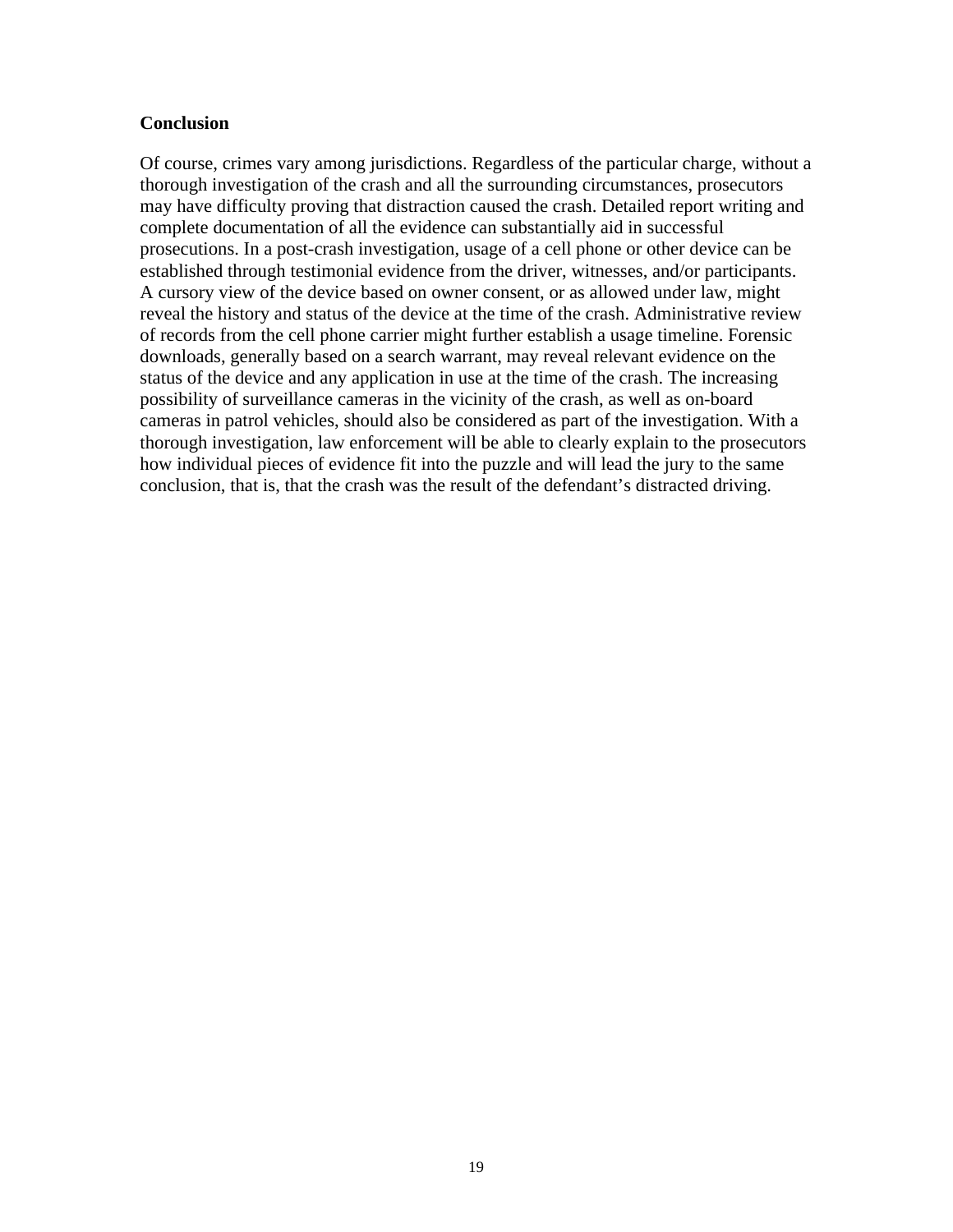#### **Chapter Five—Proving the Distracted Driving Case**

<span id="page-24-0"></span>The prosecutor in a distracted driving case, like any case that is set for trial, will have to assess not only what evidence will be needed to prove the case, but also how to most effectively present that evidence to the jury. While the charges will vary depending on the applicable State law, the prosecutor will likely have to prove some form of criminal negligence or recklessness.

After considering the elements of the charged offense, the prosecutor must determine which witnesses — expert and  $lay$  — will need to testify, as well as what physical evidence will need to be presented. By their very nature, distracted driving cases involve technical evidence in the sense that they involve the use of technological devices (e.g., phones and GPS devices). The process by which law enforcement gathers the necessary evidence of the use of an electronic device requires technical extraction of the data from the device itself. The extraction process, and the subsequent interpretation of the extracted data, will require the testimony of a properly qualified witness. Further, the testimony is likely to be somewhat technical in nature.

In addition to the evidence related to the phone or similar device, the prosecutor will also be presenting technical and scientific evidence related to the reconstruction of the crash. It is important that prosecutors be cognizant of the technical nature of the evidence in these cases, and be prepared to think about how to most effectively present the evidence. There may be overwhelming evidence of guilt in a case, but the evidence is of little value if jurors do not understand it.

#### **Trial Witnesses**

As in any crash case, the prosecutor should likely call the officer who initially responded to the crash scene and any civilian witnesses to the crash as witnesses at trial. The responding officer will testify to his initial observations of the scene and the driver, who is now a criminal defendant, and any initial statements made by the driver. Any civilians who witnessed the crash, the defendant's driving behavior leading up to the crash, or his behavior or comments after the crash, should also testify. If a detective or investigator conducted a follow up interview with the defendant or witnesses, that individual may be able to testify to any additional statements for purposes of impeachment. Medical personnel including emergency responders, treating physicians, and medical examiners, should be called to testify to establish the element of injury or death, depending on the particular facts of the case. Any other fact witnesses who made observations relevant to the crash should also be called to testify as needed.

In addition to the witnesses typically called in crash cases, the prosecutor in a distracted driving crash case will also likely need to present expert testimony. While the facts of each individual case will dictate what experts are necessary, the list of potential of experts includes:

> • Mobile device forensic examiner/analyst who completed data extraction and interpretation.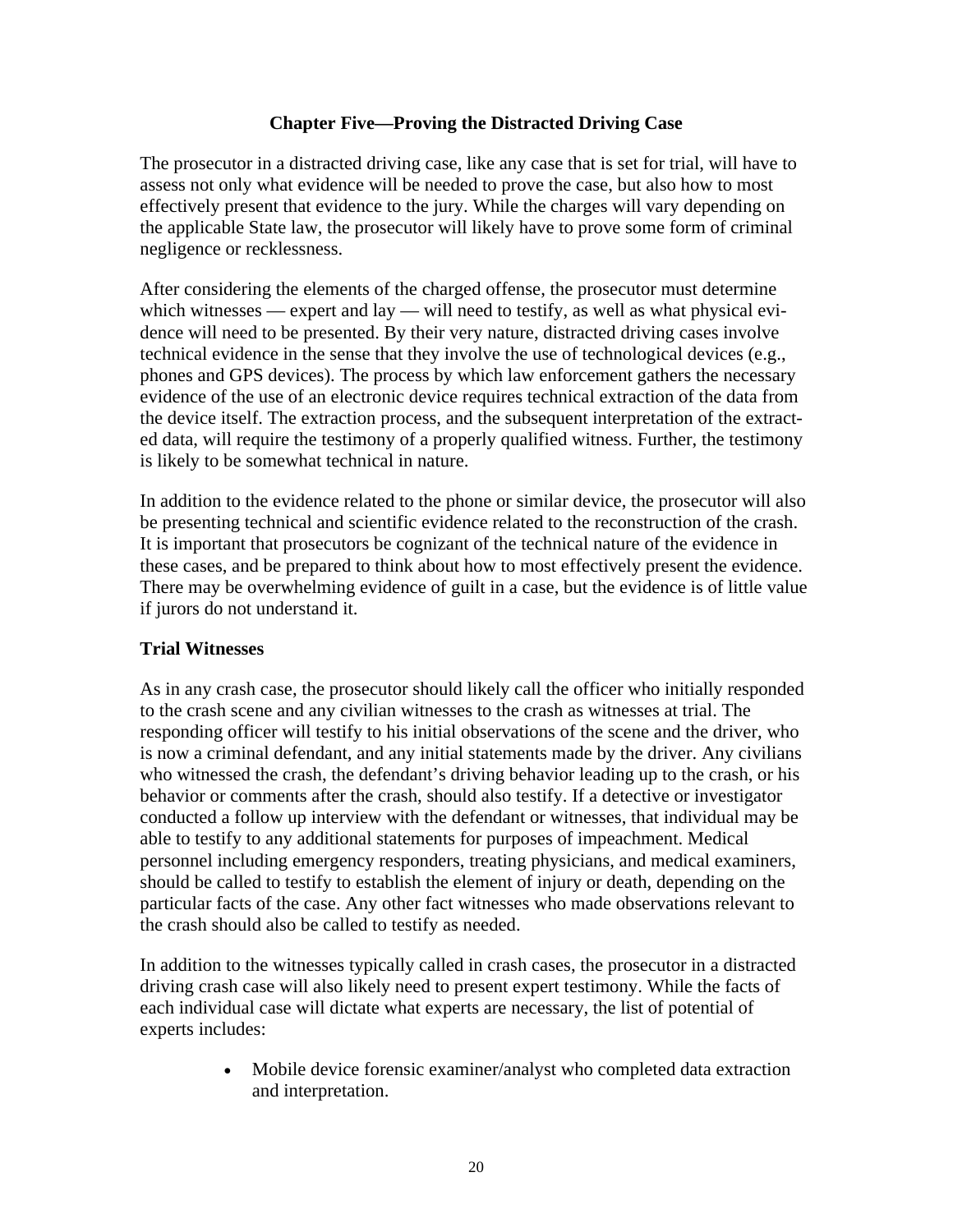- Cell phone company records representative and/or records custodian.
- Research scientist/expert on distractions related to driving.
- Crash reconstruction expert.
- Crash team investigator.
- Road and/or mechanical engineer.
- Auto manufacturer.

Since the source of distraction is likely to be a phone or other electronic device, the forensic examiner would be necessary at trial. Because the driver is charged, the forensic examiner's investigation confirmed that the individual was using a mobile device while driving. While there may have been an admission of distracted driving by the driver or eye witness evidence of the distraction, the most convincing evidence will come from the forensic analysis conducted by a qualified law enforcement officer. That individual will testify to the particular hardware/software tool utilized to extract, transfer, and analyze the data from the mobile device. This witness will explain the process, introduce the report generated from the download, and provide interpretation of the data generated. Ideally, one witness would be able to testify to this, but in some instances, depending on the complexity of the data and the experience level of the examiner, more than one forensic expert may be necessary.

In addition to the mobile device forensic expert, if the case involves the use of a cell phone, the prosecutor may need to have a representative or records custodian from the cell phone company testify to present further evidence of the defendant's phone use during the time surrounding the crash. The information that can be gleaned from the phone records and the data extraction programs differ, so the prosecutor should work with the investigators to determine which form of evidence, if not both, is necessary to prove his case at trial. Typically the data extraction tools can provide more specific data than the phone records, but often times presenting a combination of both forms of evidence is necessary. Since establishing that the defendant was distracted at the moment of, or in the moments leading up to, the crash is crucial, the precise timing of the defendant's phone use is vital. To demonstrate that evidence, the prosecutor will likely need both the cell phone records and the data extracted from the phone itself.

As with any case involving a significant injury or fatal crash, the prosecutor will call the crash reconstruction expert who reconstructed the crash as a witness at trial. The reconstruction expert will explain how the crash happened and discuss topics like collision sequence, vehicle speeds and directions of travel, and potential environmental and human factors contributing to the crash. The reconstruction expert can testify whether there was evidence of pre-impact braking, slowing, or other evasive action taken by the defendant prior to the crash. Depending on the experience level of the expert, the particular State's evidentiary rules governing expert testimony and the physical evidence present in the case, the reconstruction expert may also be able to testify as to whether the driving behavior is consistent with someone who is distracted or not focusing exclusively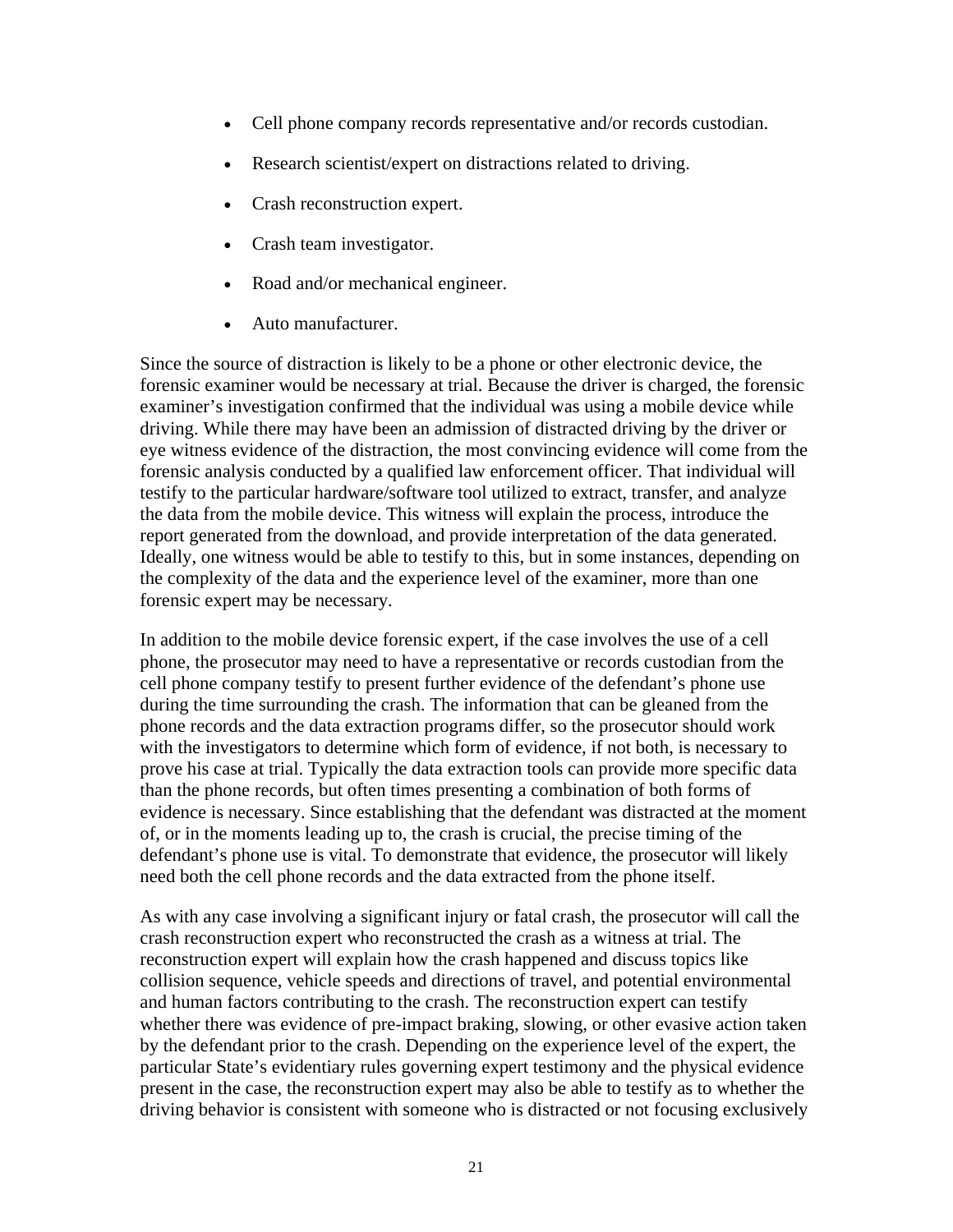on the driving task. Furthermore, if it is germane to the particular case and the reconstruction expert is qualified, he may be able to provide testimony about driver perception and response times.

In addition to presenting expert testimony on the mobile device evidence and crash reconstruction evidence, the prosecutor in a distracted driving crash case may also consider having an expert testify to the dangers of manipulating a phone or mobile device while driving. While jurors can certainly rely on their common sense and personal experiences to conclude that the behavior is dangerous, in some instances prosecutors may not be comfortable with leaving it to reason. In this regard, distracted driving cases may not be any different than impaired driving cases. Certainly jurors can rely on their common sense and personal experience in impaired driving cases to know that driving impaired is dangerous and can result in crashes. Nevertheless, prosecutors often present a toxicologist or other expert's testimony regarding the effects of alcohol or drugs on person's ability to safely operate a vehicle in those cases. Because distracted driving cases often involve common activity, such as operating a phone during the operation of a vehicle, the prosecutor should consider presenting expert testimony to distinguish everyday activity from the defendant's conduct.

If a prosecutor decides that he wants to give jurors more than just their common sense and personal experience to rely upon, there are experts who can testify to the dangers of distracted driving. There are research scientists throughout the country who have performed extensive research in the field of distracted driving, as well as other experts who specialize in the study of human factors engineering who could provide testimony. These experts can testify that it is not just common sense that dictates that texting or using a mobile device while driving is dangerous, but also the research and data.

## **Trial Exhibits**

Once the prosecutor has determined which witnesses will be necessary to prove the State's case, he must also carefully consider what physical evidence or exhibits will be presented at trial. In addition to the exhibits commonly introduced in a crash case (*e.g*., scene diagrams, photos, videos, overhead maps, and EDR data reports), there will also be exhibits related to the mobile device analysis. Any exhibits that illustrate use of the device should be presented at trial, whether it is the phone records, the extraction report, or actual evidence on the phone. These exhibits will be introduced through the testimony of the previously mentioned witnesses, either the cell phone company representative or the mobile device forensic expert, who can lay the necessary foundation for its admission. The phone records and the extraction reports can be lengthy and confusing, so the prosecutor should strongly consider finding a way to present the information in a more succinct and effective manner. Spreadsheets, charts, and timelines that can comprehensively summarize the relevant activity are often more effective than merely admitting the records and reports themselves. Once the necessary foundation has been laid and the reports and records have been admitted into evidence, the prosecutor is free to present summary exhibits like spreadsheets or timelines to the jury.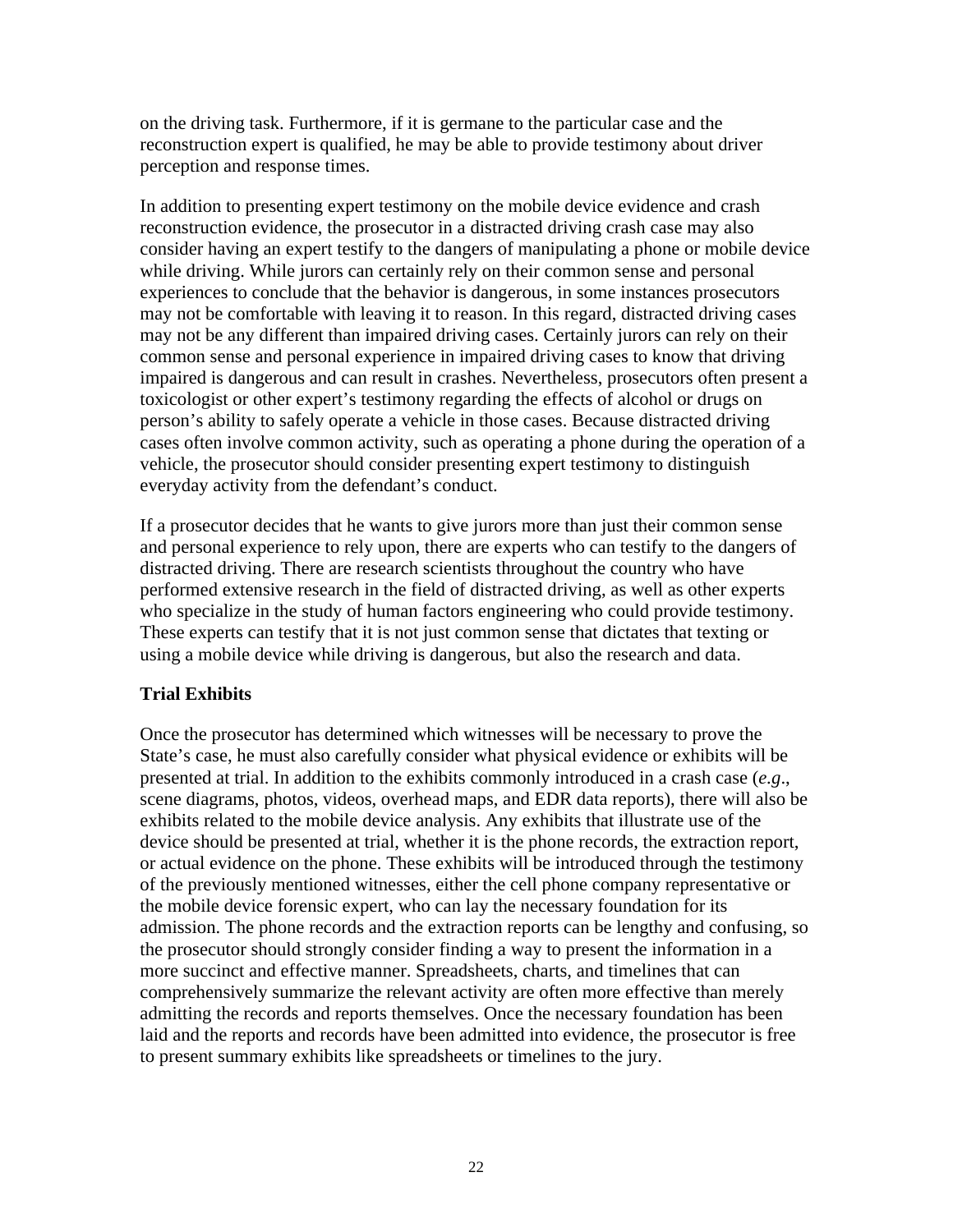If the investigation yielded screen shots of text messages, use of social media sites, or other internet browsing, showing photos of these screen shots to the jury can be extremely powerful evidence. If these items have been received into evidence, the prosecutor can use these photos in closing arguments to demonstrate what the defendant was doing when he was supposed to be concentrating on driving, what he was doing when he took the victim's life. When the words of a seemingly trivial text message or tweet are put on display in the courtroom, it can be a very effective visual for the jury. The prosecutor should also consider admitting the actual phone or mobile device into evidence for use in closing arguments. It is after all, the manipulation of the device that caused the distraction, and eventually the crash, so why not show the device to the jury? Visual aids can be powerful tools and may assist the persuasiveness of the prosecutor's presentation to the jury.

#### **Conclusion**

The successful prosecution of a distracted driving crash case requires organization and preparation. The prosecutor must not only assess what witnesses and physical evidence are required to prove his case, but also how to most effectively present the evidence. These cases are technical by their very nature, so it is incumbent on the prosecutor to be mindful of that as he presents the State's case. Presenting evidence in a way that jurors can understand is essential and the use of demonstrative exhibits is especially important. When there is evidence of guilt and that evidence is effectively presented at trial, the jury will have no choice but to hold the distracted driver accountable.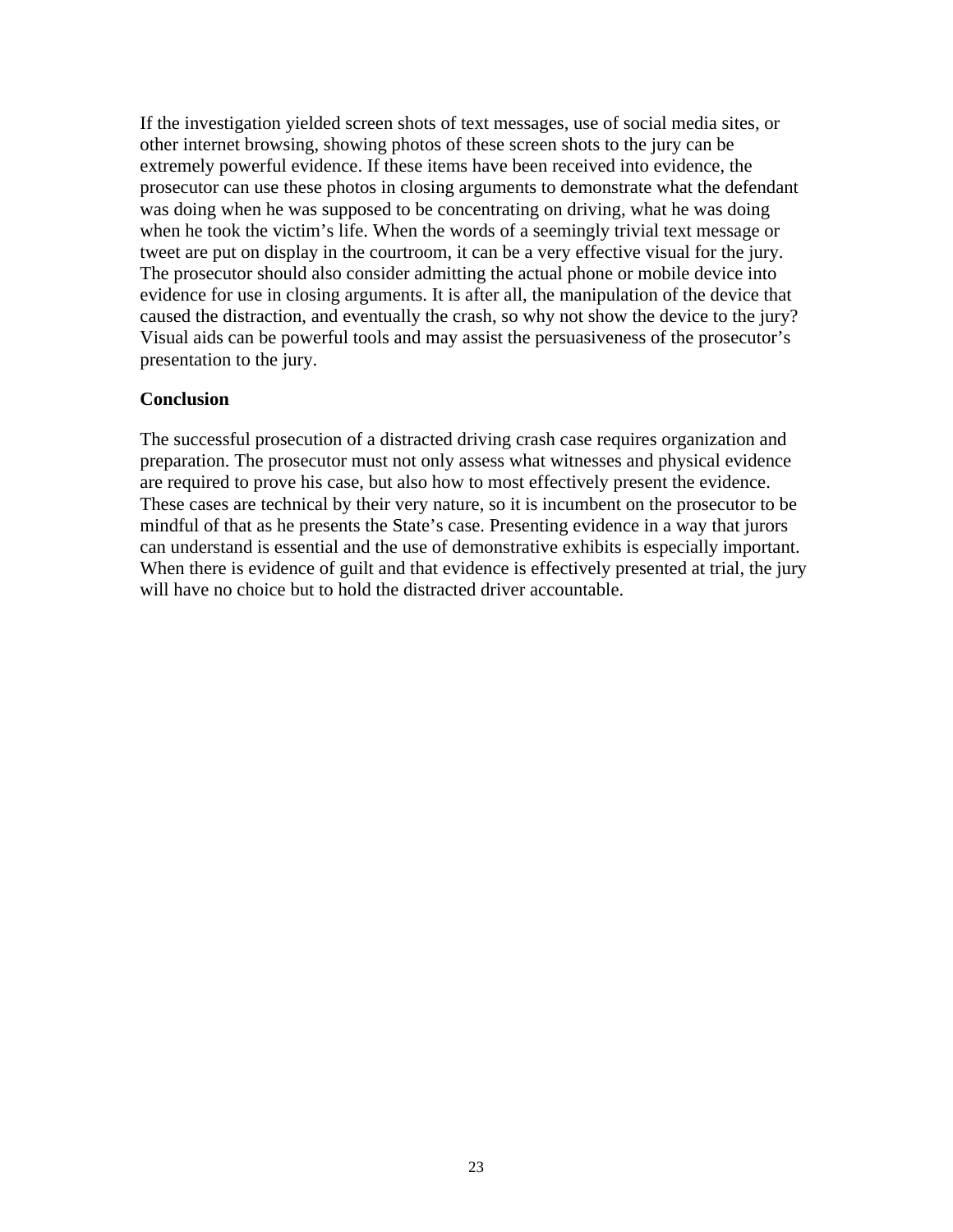#### **Distracted Driving Resources**

<span id="page-28-0"></span>Official Department of Transportation Website for Distracted Driving: [www.distraction.gov/](http://www.distraction.gov/) 

National Highway Traffic Safety Administration Distracted Driving Page: [www.nhtsa.gov/risky-driving/distracted-driving](https://www.nhtsa.gov/risky-driving/distracted-driving)

National Safety Council Distracted Driving Resources: [www.nsc.org/learn/NSC-Initiatives/Pages/distracted-driving.aspx](http://www.nsc.org/learn/NSC-Initiatives/Pages/distracted-driving.aspx) 

Insurance Institute for Highway Safety: [www.iihs.org/iihs/topics/t/distracted-driving/topicoverview](http://www.iihs.org/iihs/topics/t/distracted-driving/topicoverview) 

Federal Motor Carrier Safety Administration: [www.fmcsa.dot.gov/driver-safety/distracted-driving](http://www.fmcsa.dot.gov/driver-safety/distracted-driving) 

AAA Foundation for Traffic Safety: [www.aaafoundation.org/distracted-driving](https://www.aaafoundation.org/distracted-driving) 

Governor's Highway Safety Association: <http://ghsa.org/html/issues/distraction/index.html>

National Transportation Safety Board: [www.ntsb.gov/safety/mwl/Pages/mwl3\\_2014.aspx](http://www.ntsb.gov/safety/mwl/Pages/mwl3_2014.aspx)

Centers for Disease Control and Prevention: [www.cdc.gov/motorvehiclesafety/distracted\\_driving/](http://www.cdc.gov/motorvehiclesafety/distracted_driving/)

National Traffic Law Center: [www.ndaa.org/ntlc\\_home.html](http://www.ndaa.org/ntlc_home.html)

National District Attorneys Association: [www.ndaa.org/index.html](http://www.ndaa.org/index.html)